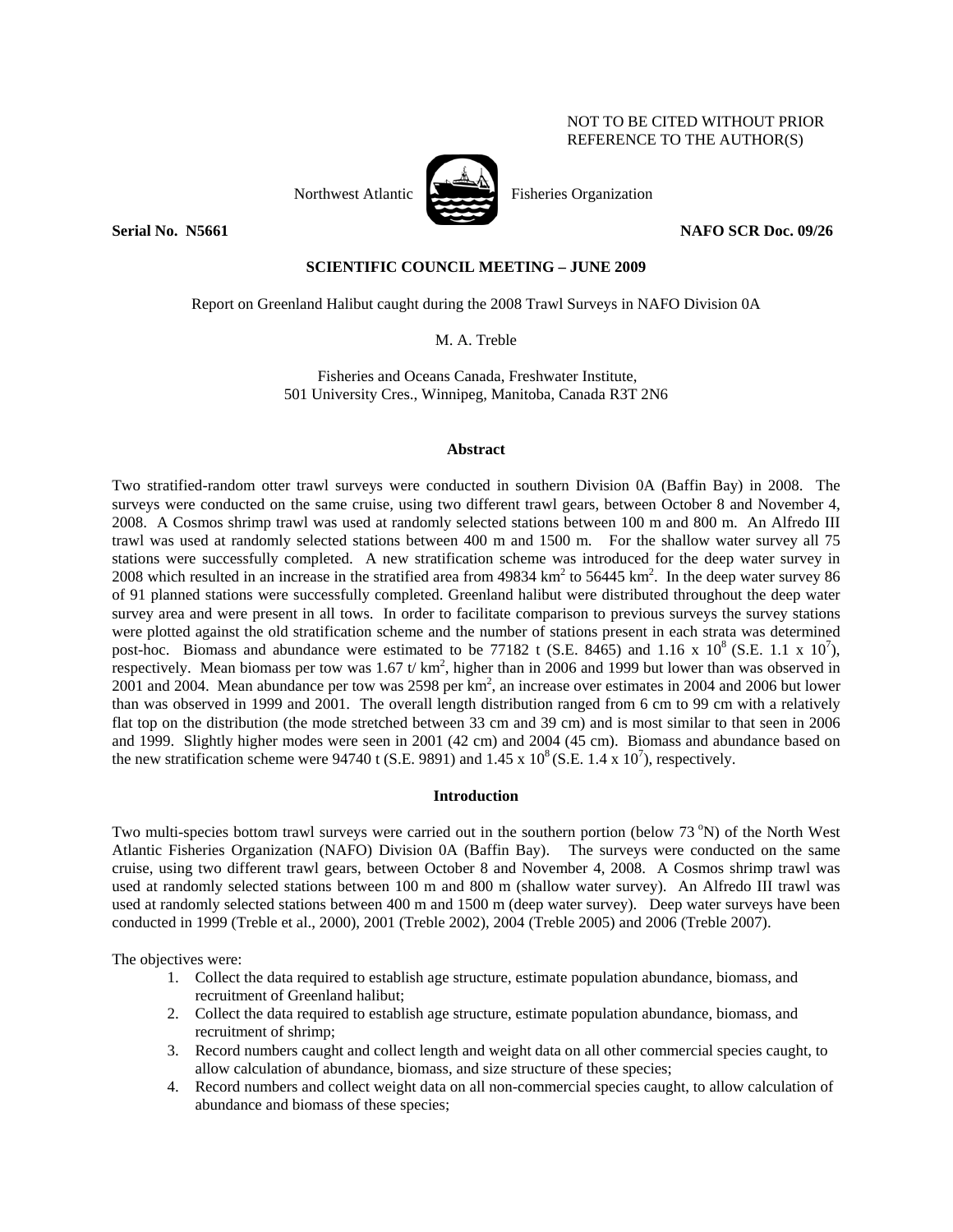- 5. Collect additional data and biological samples as desired and as time permits (e.g. lengths for by-catch, maturity information, coral samples, other special requests);
- 6. Collect temperature data at each fishing station;
- 7. Collect oceanographic data at pre-determined standard stations.

# **Materials and Methods**

# **Stratification and Set Selection**

In 2008 a change was made in the stratification scheme applied to the deep water survey. This change was made in order to match the stratification scheme used in Greenland surveys of SA1 which will facilitate comparisons between surveys conducted in Canadian and Greenland waters in the future. This also made it easier to combine the shallow water and deep water surveys into a single trip which reduced survey time and cost. The stratification was completed using an equidistant projection in ArcGIS software. The stratification for both surveys is shown in Figure 1. Very few Greenland Halibut have been found in the shallow water areas of Div. 0A and the data are not used in the assessment of Greenland Halibut in SA0 +1A (offshore) and 1B-F, therefore, only information from the deep water survey is presented in this document.

The stratification scheme used in the deepwater surveys is given in Table 1. The total area between 401 m and 1500 m encompassed by the new stratification in southern Div.  $0A$  (to just north  $72^{\circ}$  N) is 56445 km<sup>2</sup>. This is an increase of 6611  $km^2$  over the 49834  $km^2$  covered by the old stratification scheme (Fig. 2 and Table 4). Some of the difference will be due to the fact the earlier stratification was measured by hand using paper charts while the new stratification was done using GIS software but most of the difference is likely due to the inclusion of additional area in the new strata, north of  $72^{\circ}$  N and between 400 m and 500 m at several points along the Baffin Island coast. Survey coverage was approximately 1 set per 750 km<sup>2</sup> with a minimum of 2 sets per stratum. This coverage was similar to that used in previous surveys. A total of 91 stations were randomly selected from numbered units within each stratum using a buffered random design (Kingsley et al. 2004). The stations were assigned to depth categories as shown in Table 2.

### **Vessel and Gear**

The surveys were conducted by the M/Tr Pâmiut, a 722 GRT stern trawler measuring 53 m in length. An Alfredo III bottom otter trawl with rock hopper ground gear was used for the deep water survey. Mesh size was 140 mm with a 30 mm mesh liner in the cod end. Trawl doors were Injector International, measuring 7.5  $m^2$  and weighing 2800 kg. These doors replaced the Greenland Perfect doors  $(9.25 \text{ m}^2 \text{ and } 2420 \text{ kg})$  in 2004. The average net height was 20 cm higher with the new doors but the overall net performance was not significantly different (95% level). Jørgensen (1998) contains more information about the trawl and gear. A Furuno based system mounted on the head rope measured net height and was used to determine bottom contact and the start/finish of each tow. Scanmar sensors measured the distance between the trawl doors. Wingspread, taken as the distance between the outer bobbins, was calculated as: distance between outer bobbins= $10.122 +$  distance between trawl doors (m) x 0.142. This relationship was based on flume tank measurements of the trawl and rigging (Jørgensen 1998).

#### **Oceanographic Sampling**

A Seabird 19© CTD (conductivity, temperature and depth recorder) was mounted on the headrope and was used to determine temperature, depth and confirm the time spent on the bottom. In the few cases where there was no data from the CTD data from the Furuno trawl eye sensor was used.

A Seabird 19© CTD system equipped with a fluorometer was deployed at 5 to 6 stations on sections at Cape Christian and Broughton Island. Readings were taken to the bottom or within the top approx. 700 m of the water column at the deepest stations.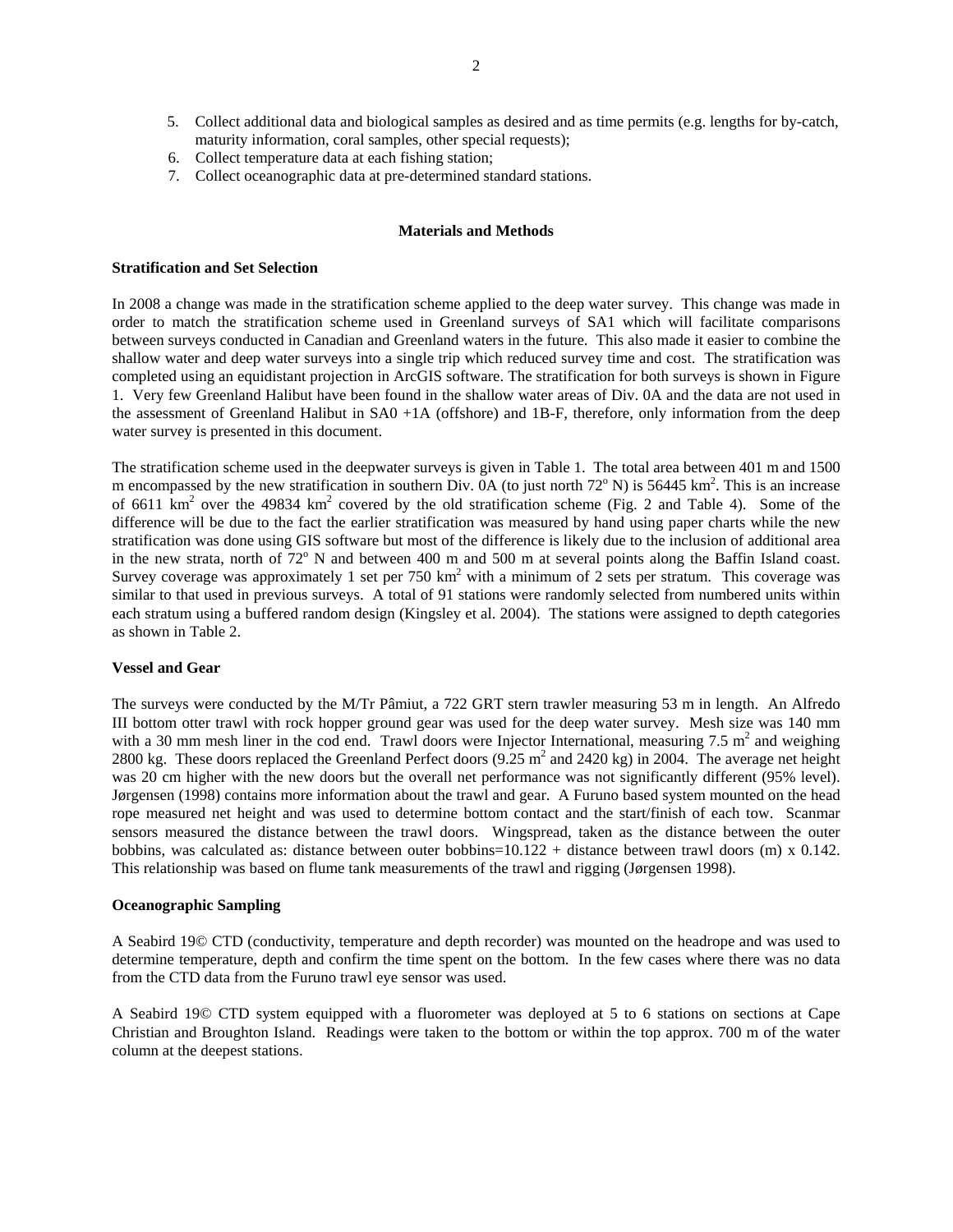## **Trawling Procedure**

The targeted tow duration was 30 minutes, however, tows down to 15 minutes in length were considered acceptable. Average towing speed was 3.0 knots. The towing speed used in the calculations for abundance and biomass was estimated from the start and end positions of the tow, or in a few cases from GPS observations (mean of records made every 5 minutes during the tow). Trawling took place throughout a 24 hr period in order to maximize the ships time and complete the necessary tows.

## **Biological Data Collection and Analysis**

Numbers and total weight caught were recorded on a set by set basis for each species. Detailed sampling was carried out on Greenland halibut and shrimp. For other commercial species (e.g. redfish, grenadiers, skates) sexed length measurements were collected. Lengths were measured to the lowest 1 cm total length (0.5 cm pre anal fin length for grenadiers) using a standard meter board. Large catches of either Greenland halibut or shrimp were subsampled. Sub-samples of Greenland halibut were comprised of at least 200 fish. Adjustments were made during analysis to estimate total number caught in each case.

Greenland halibut sampling consisted of a visual assessment of maturity for all individuals based on maturity stages described in Riget and Boje 1989. For each sampled fish the whole weight was recorded at sea using an electronic balance. Otoliths for age determination were collected, 10 per 1 cm length group per sex. However, research on age determination methods for Greenland halibut is on-going so the otolith samples were not analyzed.

Various species from the catch were collected or had tissue samples taken for use by other researchers within DFO, the University of Dalhousie and the University of Manitoba.

# **Biomass and Abundance Indices**

The swept area method was used in the estimation of biomass and abundance for Greenland halibut: Swept area=wingspread (m) x trawl time (min) x trawl speed (kn/hr) x  $1.852/6x10^4$ . Abundance and biomass were calculated for each set and standardized to  $1 \text{ km}^2$ :

Abundance (no./ $km^2$ )=catch (no.)/sweptarea ( $km^2$ ) Biomass (tons/ $km^2$ )=catch (kgs)/swept area (km<sup>2</sup>)/1000.

Mean and standard error for abundance and biomass were calculated for each depth category. An estimate of total abundance and biomass was then calculated for each depth strata (mean x area surveyed within each depth strata  $(km<sup>2</sup>)$ ) as well as over all depths. Standard error values were also calculated for the overall total.

Abundance at length was calculated for each depth category (standardized to  $km<sup>2</sup>$  and weighted by tow), and a total abundance at each length (weighted by the strata area), was calculated (mean number/ $km^2$ . x area surveyed within each depth strata  $(km^2)$ ). The sum across all lengths and depth strata was calculated and compared to the overall abundance value determined above as a means of confirming the results.

Abundance, biomass and abundance at length were calculated for both the new and old stratification schemes. To get estimates based on the old stratification scheme survey stations were plotted against the old strata and the number of stations present in each strata was determined post-hoc.

### **Results and Discussion**

For the new strata area 86 of 91 planned stations were successfully completed (Table 2) with the actual survey area covering 55734 km<sup>2</sup> out of a possible 56444 km<sup>2</sup> (Table 6 and 7). Only two strata were missed, one at 1401-1500 m and one at 601-800 m.

Of the 91 stations selected 86 were found to lie within the old stratification area and of these 83 were successfully completed. The resulting area surveyed was  $46333 \text{ km}^2$  out of a possible 49834 km<sup>2</sup>. This compares to survey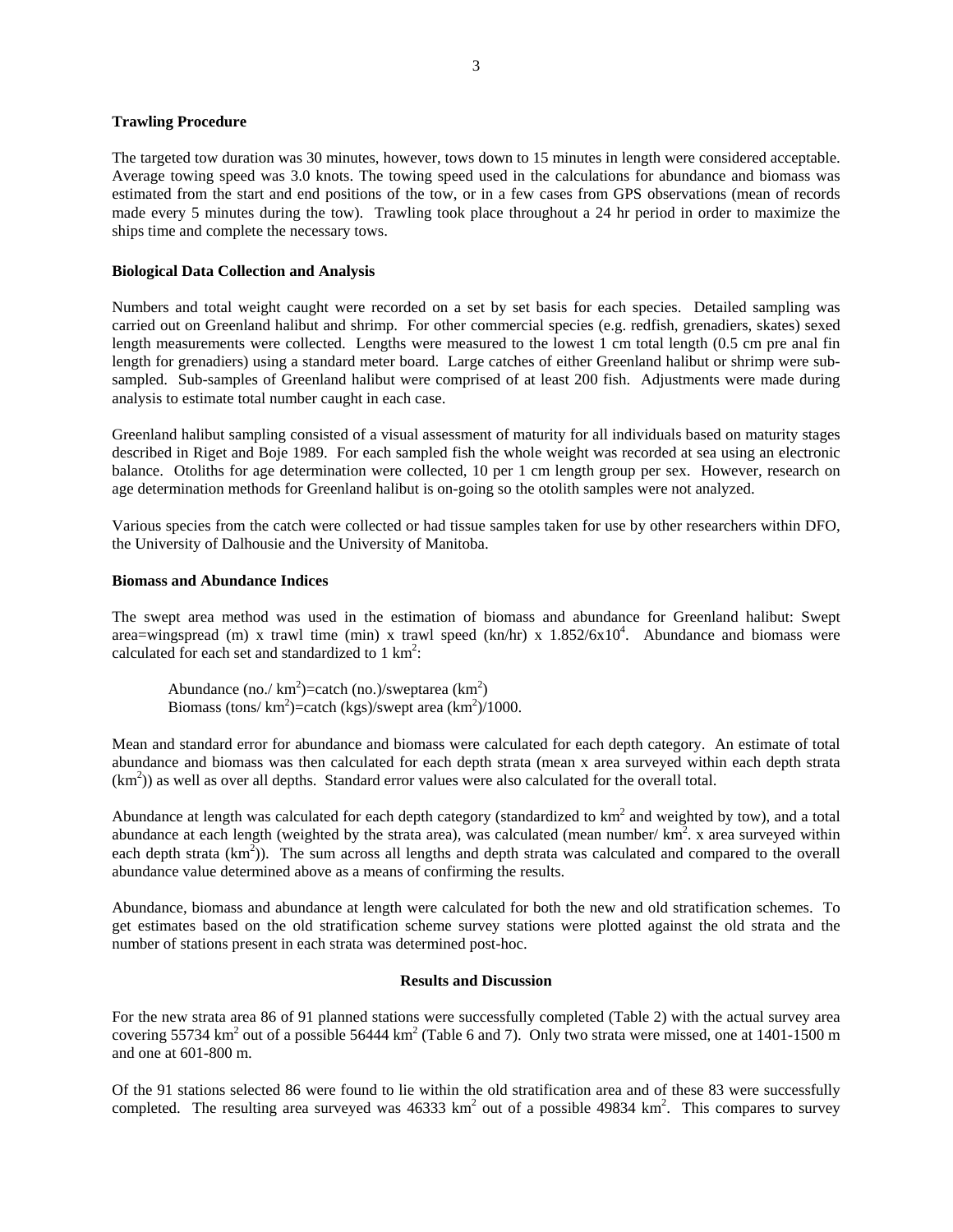areas of 44915 km<sup>2</sup>, 44484 km<sup>2</sup>, 40475 km<sup>2</sup> and 44580 km<sup>2</sup> in 2006, 2004, 2001 and 1999, respectively. The posthoc stratification resulted in similar coverage compared to previous surveys for most depths (Table 5). Coverage of the deepest strata (1001-1500 m) was better than in 2006 with the fewest hauls taken in depths 401-500 m.

Catches of most species other than Greenland halibut were small in number and so detailed analysis of these species is not presented here.

Mean near bottom temperatures throughout the 400 m to 1500 m depths varied from 1.6  $\rm{°C}$  to 0.2  $\rm{°C}$  in 2006 (Table 3). Mean bottom temperatures showed a declining trend with depth. The majority of tows (96.5%) had temperatures less than or equal to  $2.0\text{ °C}$  (Appendix 1).

# **Greenland Halibut**

Greenland halibut were distributed throughout the deep water survey area and were present in all tows (Fig. 3 and Appendix 1). Catch numbers varied from 2-769 and catch weight from 0.92-687.45 kg. Catch distribution for years 1999, 2001, 2004 and 2006 are shown in Figures 4 and 5.

# *Analysis Based on the Previous Stratification Scheme*

The 2008 estimate of biomass based on the old strata area is 77182 t (S.E. 8465) (Table 6 and Fig. 6). This compares to 52271 t in 2006, 86176 t in 2004, 81002 t in 2001 and 68760 t in 1999. Biomass estimates at all depths are similar to or slightly greater than those observed in previous years.

There were problems with survey coverage in 2006 with two important strata missing from depths 1001-1500 m that was a contributing factor to the lower estimate for that year (Treble 2007). In 2004 there were 5 stratum missed but they were all at depths below 750 m and likely contained little biomass (Treble 2005). In 2001 eight strata were missed but only one was likely to contain substantial biomass (Treble 2002). There were 4 stratum missed in 1999, all below 750 m (Treble et al. 2000).

Mean biomass per tow or density in 2008 was 1.67 t/  $km^2$ , higher than in 2006 and 1999 but lower than was observed in 2001 and 2004 (Table 6). Density was highest  $(2.3 \text{ to } 3.0 \text{ t/m}^2)$  between 751 m and 1250 m as was the case in previous surveys. For depth strata 1001-1250 m density was lower compared to 2006 and 2004 but similar to or higher than observed in 2001 and 1999.

Abundance in 2008 is estimated at 1.16 x  $10^8$  (S.E. 1.1 x  $10^7$ ) (Table 7 and Fig. 6). This is greater than that observed in 2006 (9.22 x 10<sup>7</sup>) but similar to other years (1.11 x 10<sup>8</sup> in 2004, 1.19 x 10<sup>8</sup> t in 1999 and 2001).

Mean abundance per tow was 2598 per  $km^2$ , an increase over estimates in 2004 and 2006 but lower than was observed in 1999 and 2001. For depth strata 1001-1250 m mean abundance was lower compared to 2006 and 1999 but similar to that seen in 2004 and 2001 (Table 7).

Length frequency distributions by depth strata for 2004, 2006 and 2008 are given in Figure 7. The number of fish at larger length classes increases with depth. There are a larger number of fish < 45 cm at depths 751-1000 m in 2008 compared to the most recent surveys. At depths 1001-1250 there are fewer fish at lengths 30-50 cm compared to 2006 but more fish <42 cm compared to 2004.

 The overall length distribution in 2008 (adjusted for survey area) ranged from 6 cm to 99 cm with a relatively flat top on the distribution (the mode stretched between 33 cm and 39 cm) and is most similar to that seen in 2006 and 1999. Slightly higher modes were seen in 2001 (42 cm) and 2004 (45 cm) (Table 8, Figures 9 and 10).

The percentage of fish <45 cm was 69.5%, similar to the 2001 level but lower than was observed in both 2006 and 1999 (77%) (Table 8).

Note that the 1999 total abundance by length class in Table 7 does not match the overall abundance calculated for 1999 shown in Table 6 but it is reasonably close. The 1999 length frequency data were in a different format so the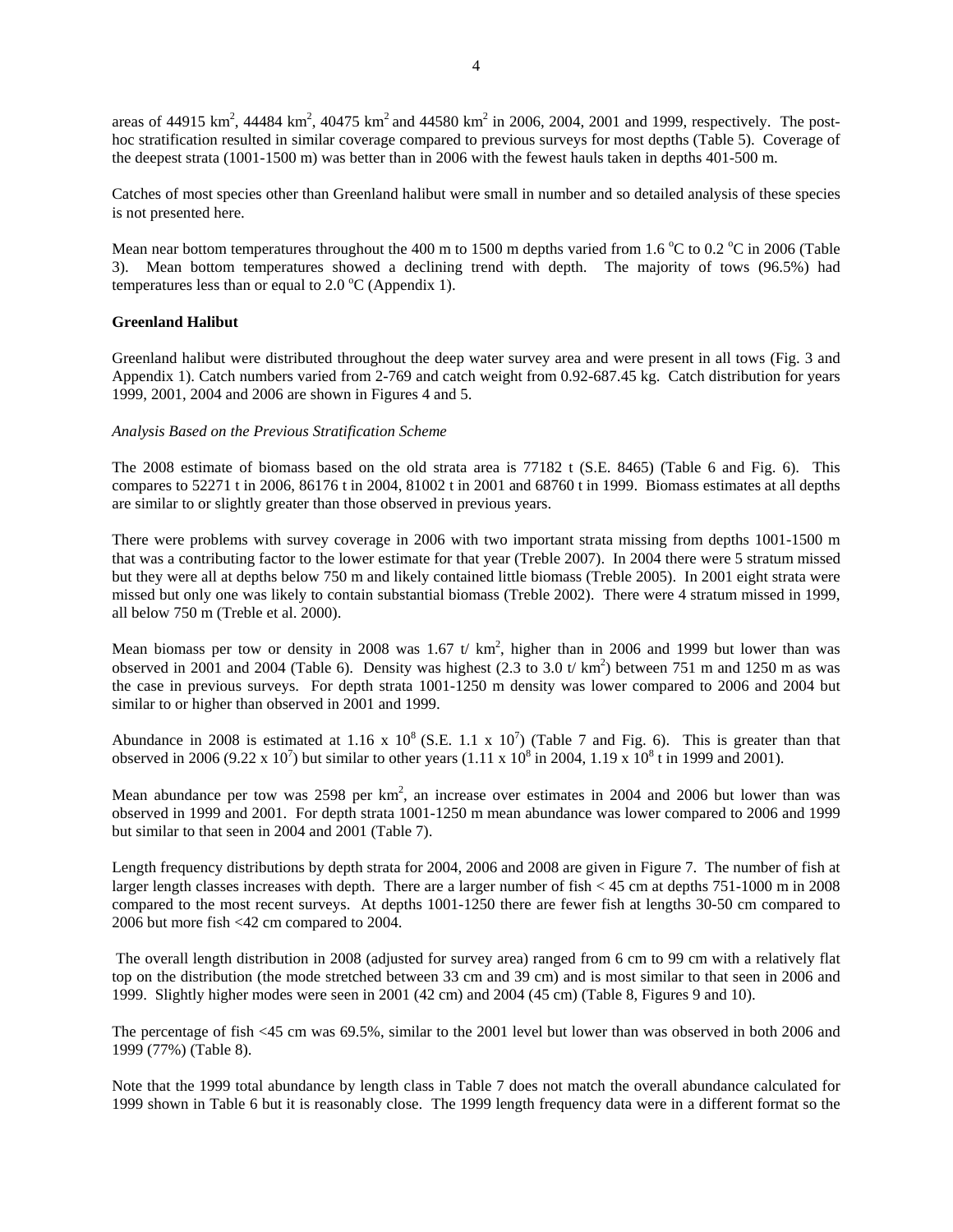SAS© programs used in subsequent years for biomass, abundance and length frequency calculations could not be applied. Instead the Excel© spreadsheet program was used and so the difference observed could be due to rounding or errors in performing the Excel calculations.

#### *Analysis Based on the New Stratification Scheme*

The 2008 estimate of biomass based on the new strata area is 94740 t (S.E. 9891) (Table 6 and Fig. 6). Biomass was greatest at depths 1201-1400 m. Mean biomass or density in 2008 was 1.70 t/ $km^2$ , similar to that estimated using the old stratification scheme (Table 6). Density was highest  $(3.0 \text{ t/km}^2)$  between 1201 m and 1400 m.

Abundance is estimated at 1.45 x  $10^8$  (S.E. 1.4 x  $10^7$ ) (Table 7 and Fig. 6). Mean abundance was 2607 per km<sup>2</sup>, similar to that estimated using the old stratification scheme.

The overall length distribution adjusted for survey area is given in Table 7 and is very similar in shape to that described above for the old stratification and so it has not been plotted. Length frequency distributions by depth strata are given in Figure 8. The number of fish at larger length classes increases with depth and the modal length changes from 33 cm to 48 cm.

#### **Acknowledgements**

This work could not have been conducted without the financial support provided by Fisheries and Oceans Canada, the Nunavut Wildlife Management Board, Baffin Fisheries Coalition, Government of Nunavut and Nunavut Tungavik Inc. Tim Siferd was the Biologist-in-charge on the surveys and was supported by technicians from Fisheries and Oceans Canada and Greenland Institute of Natural Resources science staff and ships crew.

### **References**

- JØRGENSEN, O. A. 1998. Survey for Greenland halibut in NAFO Division 1C-1D. NAFO SCR Doc. 98/25. Serial No. N3010, 26 pp.
- KINGSLEY, M.C.S., KANNEWORFF, P. AND CARLSSON, D.M. 2004. Buffered random sampling: a sequential inhibited spatial point process applied to sampling in trawl survey for northern shrimp *Pandalus borealis* in West Greenland waters. ICES J. Mar. Sci. 61:12-24.
- RIGET, F., BOJE, J. 1989. Fishery and some biological aspects of Greenland halibut (*Reinhardtius hippoglossoides*) in West Greenland waters. NAFO Sci. Con. Studies 13:41-52.
- TREBLE, M. A. 2002. Analysis of data from the 2001 trawl survey in NAFO Subarea 0. NAFO SCR Doc. 02/46.
- TREBLE, M. A. 2005. Analysis of data from the 2004 trawl survey in NAFO Division 0A. NAFO SCR Doc. 05/56.
- TREBLE, M.A. 2007. Analysis of data from the 2006 trawl surveys in NAFO Division 0A. NAFO SCR Doc. 07/41.
- TREBLE, M. A., BRODIE, W. B., BOWERING, W. R. and O. A. JORGENSEN. 2000. Analysis of data from a trawl survey in NAFO Division 0A, 1999. NAFO SCR Doc. 00/31, Ser. No. N4260, 19 pp.
- TREBLE, M. A., SIFERD, T. and COLBOURNE, E. 2007. Oceanographic data from from NAFO Subarea 0 and Division 2G Collected during fisheries surveys conducted in 2005 and 2006. NAFO SCR Doc. 05/44, 7 pp.
- WIELAND, K. and BERGSTRÖM, B. 2005. Results of the Greenland bottom trawl survey for northern shrimp (*Pandalus borealis*) off West Greenland (NAFO Subarea 1 and Division 0A), 1988-2005. NAFO SCR Doc. 05/74.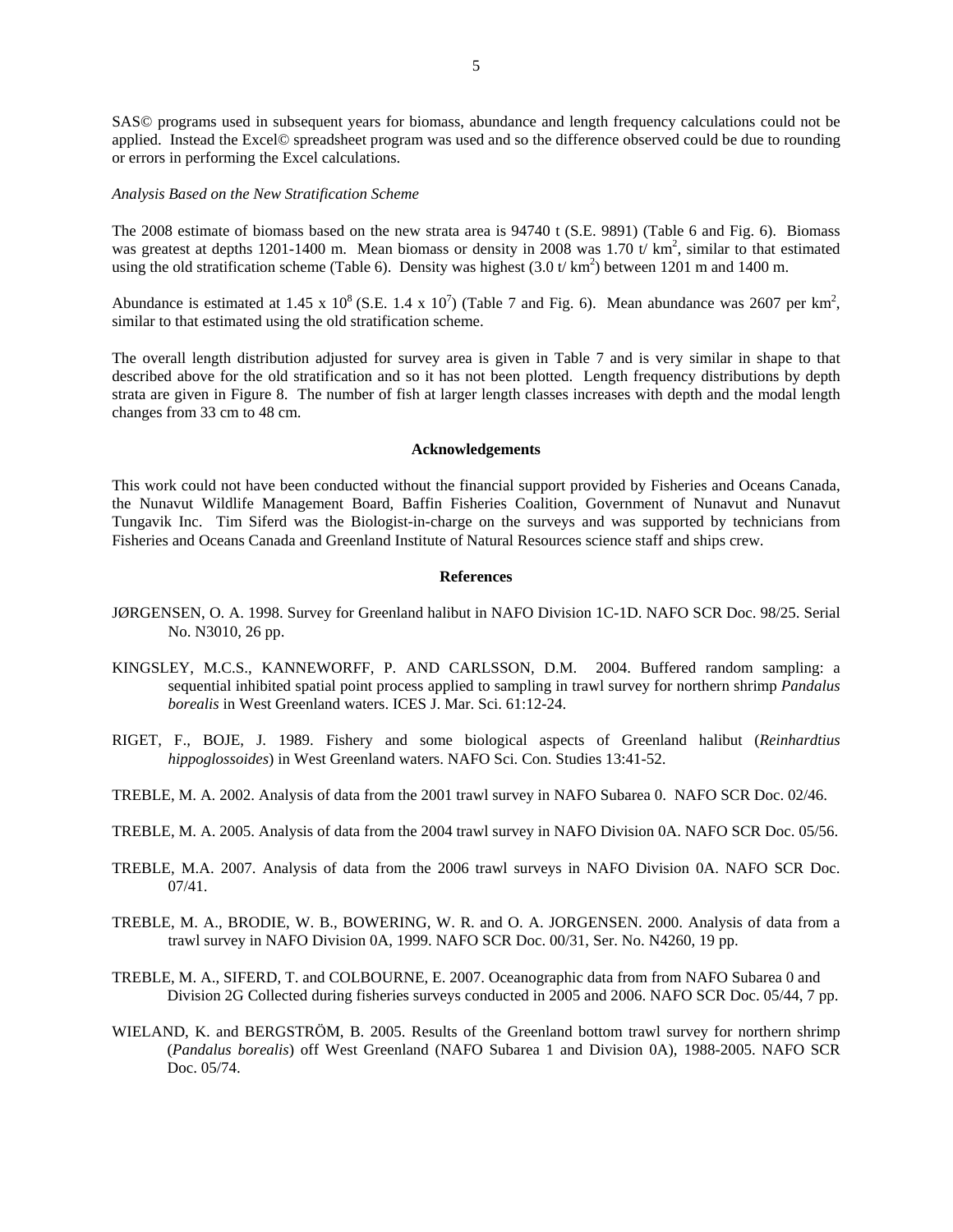| Stratum | Depth $(m)$ | Area (sq km) | Stratum | Depth $(m)$ | Area (sq km) |
|---------|-------------|--------------|---------|-------------|--------------|
| $A1-4$  | 400-600     | 2151.56      | $A4-4$  | 400-600     | 1921.58      |
| $A1-5$  | 600-800     | 794.75       | $A4-5$  | 600-800     | 2483.22      |
| $A1-6$  | 800-1000    | 603.81       | $A4-6$  | 800-1000    | 1375.61      |
| $A1-7$  | 1000-1200   | 745.21       | $A4-7$  | 1000-1200   | 1635.65      |
| $A1-8$  | 1200-1400   | 812.76       | $A4-8$  | 1200-1400   | 1071.88      |
| $A1-9$  | 1400-1500   | 497.50       | $A4-9$  | 1400-1500   | 709.73       |
| $A2-4$  | 400-600     | 4649.39      | $B1-4$  | 400-600     | 936.25       |
| $A2-5$  | 600-800     | 2250.41      | $B1-5$  | 600-800     | 741.28       |
| $A2-6$  | 800-1000    | 1144.81      | $B1-6$  | 800-1000    | 1190.02      |
| $A2-7$  | 1000-1200   | 1873.10      | $B1-7$  | 1000-1200   | 1288.00      |
| $A2-8$  | 1200-1400   | 2151.49      | $B1-8$  | 1200-1400   | 1778.91      |
| $A2-9$  | 1400-1500   | 1153.19      | $B1-9$  | 1400-1500   | 1035.21      |
| $A3-4$  | 400-600     | 784.79       | $B2-4$  | 400-600     | 2519.44      |
| $A3-5$  | 600-800     | 759.93       | $B2-5$  | 600-800     | 5107.81      |
| $A3-6$  | 800-1000    | 1020.40      | $B2-6$  | 800-1000    | 2656.17      |
| $A3-7$  | 1000-1200   | 1306.99      | $B2-7$  | 1000-1200   | 1788.51      |
| $A3-8$  | 1200-1400   | 1145.95      | $B2-8$  | 1200-1400   | 3329.50      |
| $A3-9$  | 1400-1500   | 683.94       | $B2-9$  | 1400-1500   | 345.99       |

Table 1. New stratification scheme for Div. 0A based on 200 m depth intervals and implemented in 2008 (see Fig. 1).

Total Area 56444.73 sq. km.

Table 2. Number of successful hauls, number planned in ( ) and depth stratum area for the new depth strata.

| Depth Stratum (m) | 401-600 | 601-800 | 801-1000 | 1001-1200 | 1201-1400 | 1401-1500 | Total |
|-------------------|---------|---------|----------|-----------|-----------|-----------|-------|
| Area (sq. km)     | 12963   | 12137   | 7991     | 8637      | 10290     | 4426      | 56444 |
| Hauls planned     | 19      | 19      | 14       |           | 15        |           | 91    |
| Hauls completed   | 19      |         | 13       |           | 15        | 10        | 86    |

Table 3. Mean temperature and S.E. in ( ) by depth stratum for NAFO Division 0A.

| <b>NAFO</b> |           | Depth Stratum (m) |           |           |           |  |  |  |  |  |
|-------------|-----------|-------------------|-----------|-----------|-----------|--|--|--|--|--|
| Division    |           |                   |           |           | 1251-     |  |  |  |  |  |
| 0A          | 401-500   | 501-750           | 751-1000  | 1001-1250 | 1500      |  |  |  |  |  |
| South-      |           |                   |           |           |           |  |  |  |  |  |
| 1999        | 1.6(0.50) | 1.4(0.16)         | 1.0(0.03) | 0.6(0.05) | 0.1(0.04) |  |  |  |  |  |
| 2001        | 0.7(0.10) | 1.5(0.22)         | 0.9(0.07) | 0.7(0.05) | 0.2(0.05) |  |  |  |  |  |
| 2004        | 1.3(0.21) | 1.5(0.25)         | 1.0(0.05) | 0.6(0.05) | 0.1(0.04) |  |  |  |  |  |
| 2006        | 1.5(0.34) | 1.4(0.12)         | 1.3(0.09) | 0.9(0.08) | 0.4(0.25) |  |  |  |  |  |
| 2008        | 1.6(0.39) | 1.5(0.10)         | 1.3(0.05) | 0.6(0.05) | 0.2(0.03) |  |  |  |  |  |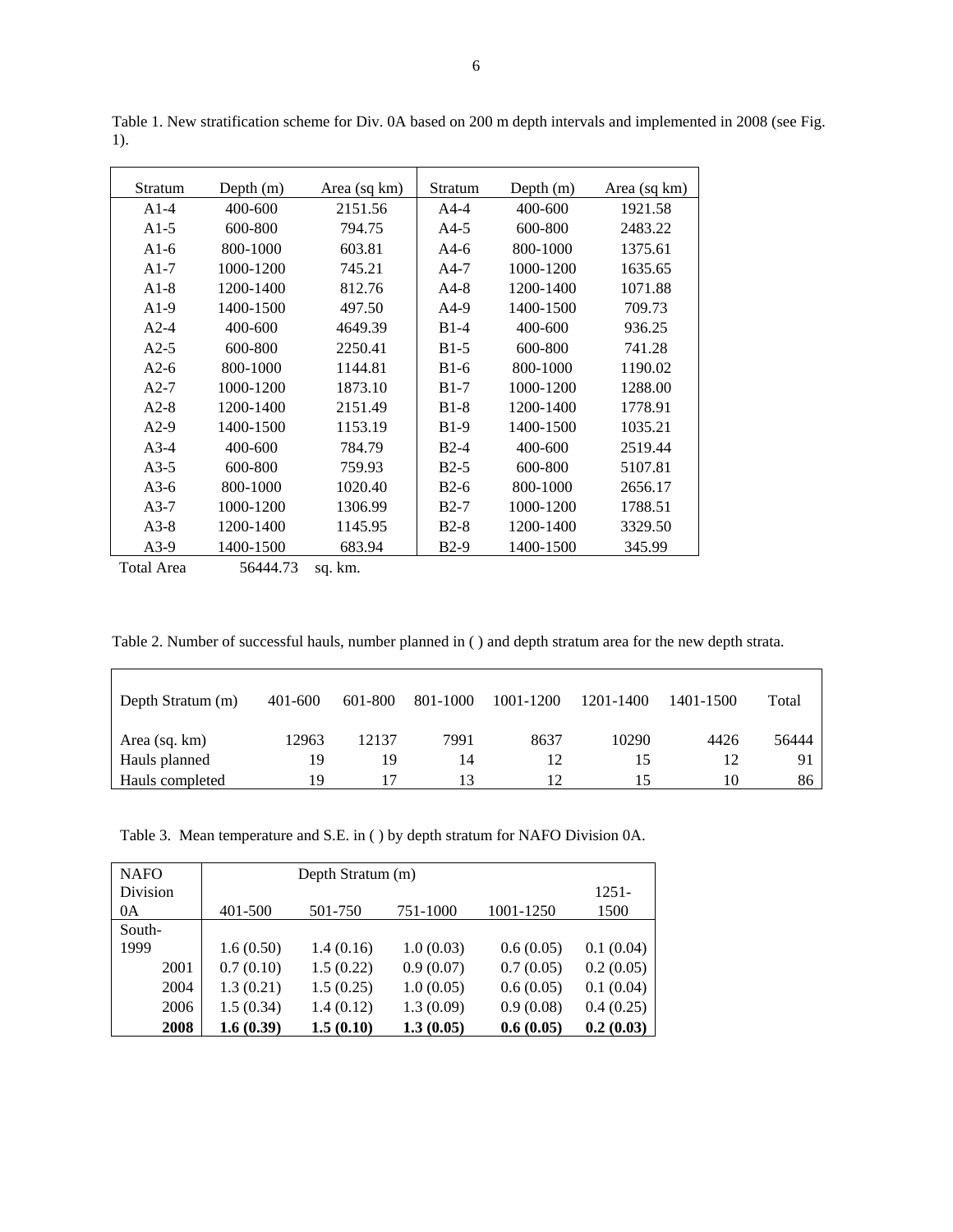|                                                             |             |       |         | Depth     |
|-------------------------------------------------------------|-------------|-------|---------|-----------|
| Stratum                                                     | Sq. N Miles | Units | Sq. Km. | (m)       |
| First roughed out by hand in 1986 and corrected in May 2004 |             |       |         |           |
| 024                                                         | 281         | 90    | 963.8   | 401-500   |
| 025                                                         | 1527        | 510   | 5237.6  | 501-750   |
| 030                                                         | 1004        | 330   | 3443.7  | 751-1000  |
| 031                                                         | 832         | 280   | 2853.8  | 1001-1250 |
| 032                                                         | 391         | 130   | 1341.1  | 1251-1500 |
| 033                                                         | 305         | 100   | 1046.2  | 501-750   |
| 034                                                         | 156         | 50    | 535.1   | 401-500   |
|                                                             | 4,496       |       | 15,421  |           |
| First done in March 1999 and corrected in May 2004          |             |       |         |           |
| 040                                                         | 1296        | 480   | 4445.3  | 1251-1500 |
| 041                                                         | 546         | 200   | 1872.8  | 1001-1250 |
| 042                                                         | 443         | 160   | 1519.5  | 751-1000  |
| 043                                                         | 472         | 170   | 1619.0  | 501-750   |
| 044                                                         | 289         | 110   | 991.3   | 401-500   |
| 045                                                         | 268         | 100   | 919.2   | 501-750   |
| 046                                                         | 281         | 110   | 963.8   | 751-1000  |
| 047                                                         | 686         | 250   | 2353.0  | 1001-1250 |
| 048                                                         | 653         | 240   | 2240.0  | 1251-1500 |
| 049                                                         | 547         | 200   | 1876.2  | 1251-1500 |
| 050                                                         | 491         | 190   | 1684.1  | 1001-1250 |
| 051                                                         | 437         | 160   | 1499.0  | 751-1000  |
| 052                                                         | 477         | 180   | 1636.1  | 501-750   |
| 053                                                         | 214         | 80    | 734.0   | 401-500   |
| 054                                                         | 649         | 240   | 2226.1  | 501-750   |
| 055                                                         | 253         | 100   | 867.8   | 401-500   |
| 056                                                         | 125         | 60    | 428.8   | 401-500   |
| 057                                                         | 416         | 190   | 1426.9  | 501-750   |
| 058                                                         | 220         | 100   | 754.6   | 501-750   |
| 059                                                         | 377         | 170   | 1293.1  | 751-1000  |
| 060                                                         | 422         | 190   | 1447.5  | 1001-1250 |
| 061                                                         | 471         | 210   | 1615.5  | 1251-1500 |
|                                                             | 10,033      |       | 34,413  |           |
| <b>TOTAL</b>                                                | 14,529      |       | 49,834  |           |

Table 4. Stratification scheme for Southern Division 0A used from 1999 to 2006 (see Fig. 1). A conversion factor of 3.430 was used to calculate square kilometres from square nautical miles.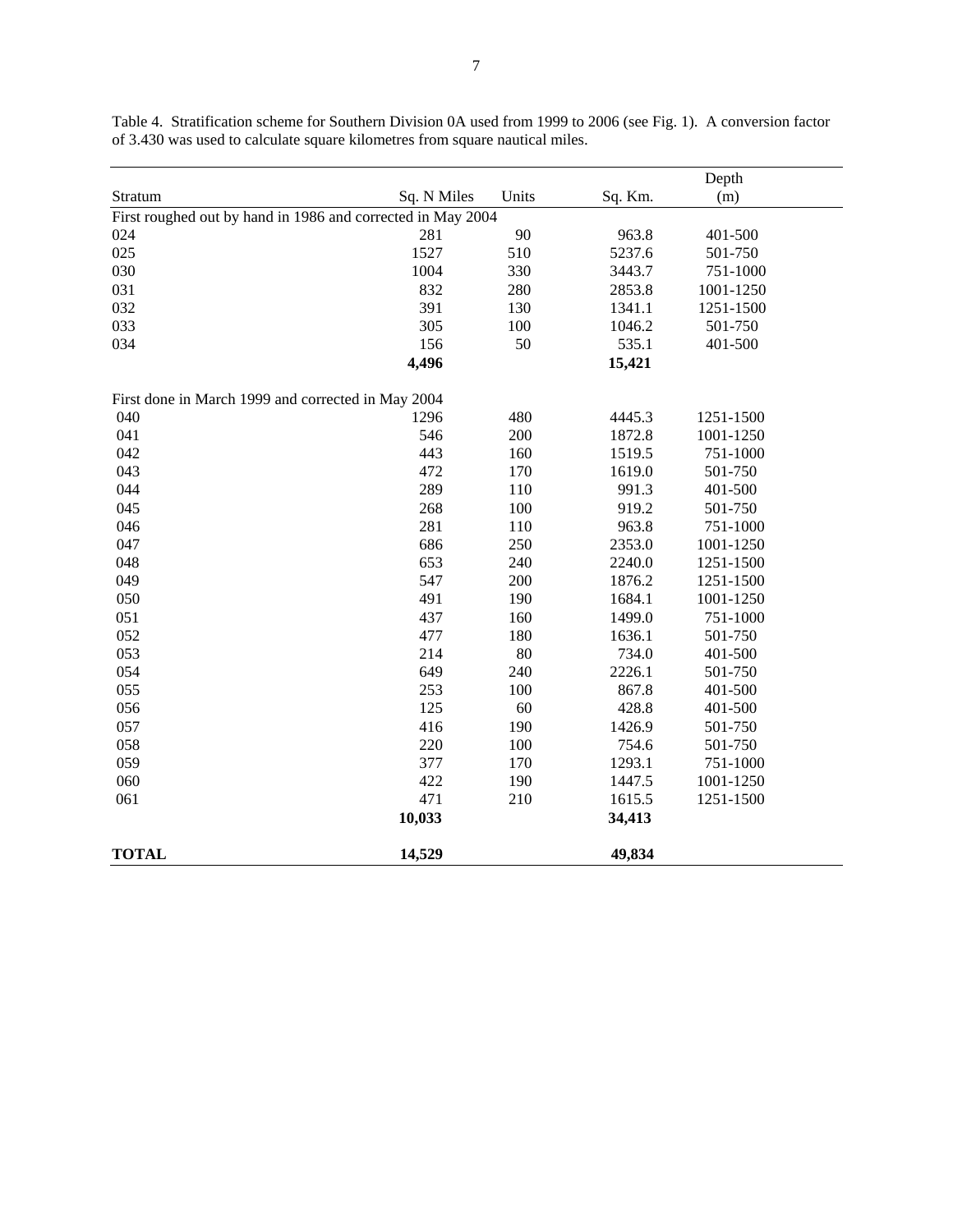| Depth Stratum (m)                           | 401-500         | 501-750   | 751-1000  | 1001-1250 | 1251-1500 | Total     |
|---------------------------------------------|-----------------|-----------|-----------|-----------|-----------|-----------|
| Area (sq. km)                               | 4521            | 14866     | 8719      | 10211     | 11518     | 49835     |
| Hauls planned in<br>previous surveys        | 12 <sub>1</sub> | 22 and 27 | 13 and 16 | 13 and 15 | 15 and 20 | 75 and 90 |
| Hauls planned in 2008<br>Hauls completed in |                 | 28        | 14        | 20        | 17        | 86        |
| 2008                                        |                 | 25        | 14        | 20        |           | 83        |

Table 5. Area, hauls planned in previous surveys, hauls planned and completed in 2008. Variation in previous coverage (hauls planned) is due to corrections made in 2004 to measured area (see Table 4 above).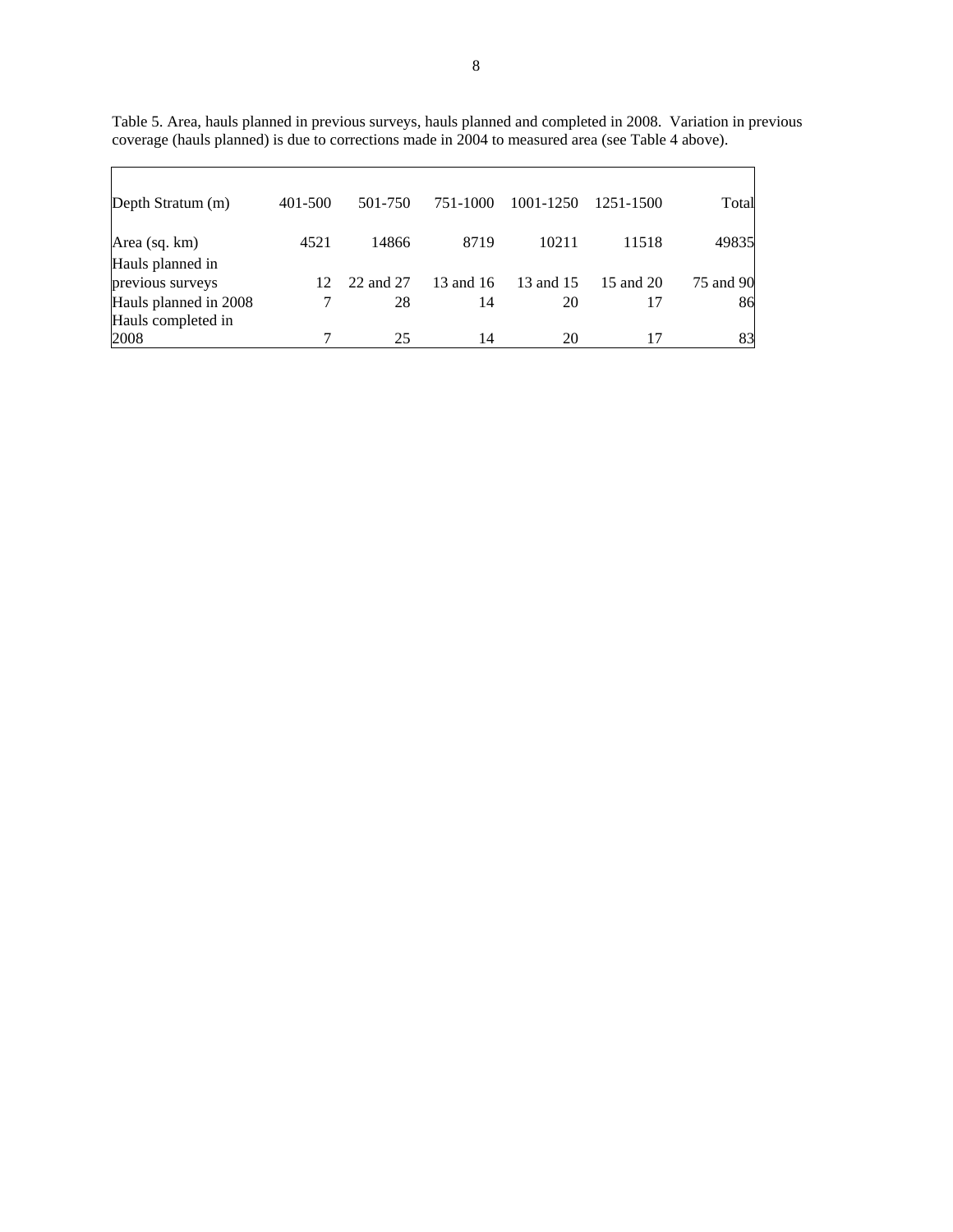| Year/Section    | Stratum   | Survey Area | No.              | Mean Biomass | <b>Biomass</b> | <b>SE</b> |
|-----------------|-----------|-------------|------------------|--------------|----------------|-----------|
|                 | (m)       | (sq. km)    | Sets             | (t/sq. km)   | (tons)         |           |
| 1999            | 401-500   | 2919        | $\,8\,$          | 0.3914       | 1142.6         | 431.2     |
| 0A-South        | 501-750   | 11213       | 18               | 0.8232       | 9230.7         | 2825.8    |
|                 | 751-1000  | 8719        | 12               | 1.5764       | 13744.3        | 2559.2    |
|                 | 1001-1250 | 10211       | 12               | 2.9763       | 30391.4        | 7857.9    |
|                 | 1251-1500 | 11518       | 15               | 1.2373       | 14251.4        | 4588.4    |
|                 | Overall   | 44580       | 65               | 1.5424       | 68760.4        | 18262.5   |
| 2001            | 401-500   | 429         | $\boldsymbol{2}$ | 0.3621       | 155.3          | 153.5     |
| 0A-South        | 501-750   | 11213       | 18               | 1.8865       | 21153.1        | 5107.0    |
|                 | 751-1000  | 8719        | $\boldsymbol{7}$ | 3.3261       | 29000.3        | 7665.9    |
|                 | 1001-1250 | 10211       | $\overline{7}$   | 2.5958       | 26505.5        | 7075.2    |
|                 | 1251-1500 | 9903        | 14               | 0.4228       | 4187.4         | 869.4     |
|                 | Overall   | 40475       | $48\,$           | 2.0013       | 81001.6        | 20871.1   |
| 2004            | 401-500   | 2823        | $\sqrt{5}$       | 0.6149       | 1735.9         | 504.2     |
| 0A-South        | 501-750   | 11213       | 13               | 1.4800       | 16595.5        | 6040.8    |
|                 | 751-1000  | 8719        | 12               | 2.0645       | 18000.8        | 5948.9    |
|                 | 1001-1250 | 10211       | 11               | 3.2376       | 33058.8        | 5589.9    |
|                 | 1251-1500 | 11518       | 17               | 1.4573       | 16785.4        | 7273.9    |
|                 | Overall   | 44484       | 58               | 1.9372       | 86176.4        | 12501.6   |
| 2006            | 401-500   | 4092        | 10               | 0.2868       | 1173.6         | 197.4     |
| 0A-South        | 501-750   | 13439       | 20               | 0.3531       | 4745.9         | 569.4     |
|                 | 751-1000  | 8719        | 12               | 1.2338       | 10757.4        | 2020.4    |
|                 | 1001-1250 | 8763        | $\,8\,$          | 3.4553       | 30278.4        | 9470.3    |
|                 | 1251-1500 | 9902        | 12               | 0.5368       | 5315.4         | 1052.3    |
|                 | Overall   | 44915       | 62               | 1.1638       | 52270.8        | 9759.0    |
| 2008-old strata | 401-500   | 3787        | $\overline{7}$   | 0.3396       | 1285.9         | 372.6     |
| 0A-South        | 501-750   | 13439       | 25               | 0.9026       | 12130.2        | 2914.6    |
|                 | 751-1000  | 8719        | 14               | 2.3468       | 20461.4        | 2719.4    |
|                 | 1001-1250 | 10211       | $20\,$           | 3.0100       | 30734.7        | 4059.5    |
|                 | 1251-1500 | 10177       | 17               | 1.2352       | 12570.2        | 6256.1    |
|                 | Overall   | 46333       | 83               | 1.6658       | 77182.4        | 8464.5    |
| 2008-new strata | 401-600   | 12963       | 19               | 0.4875       | 6319.4         | 1319.0    |
| 0A-South        | 601-800   | 12137       | 17               | 1.1173       | 13561.0        | 3658.7    |
|                 | 801-1000  | 7991        | 13               | 2.4605       | 19662.2        | 2506.5    |
|                 | 1001-1200 | 8637        | 12               | 2.5909       | 22377.5        | 2445.9    |
|                 | 1201-1400 | 10290       | 15               | 3.0110       | 30983.4        | 8383.0    |
|                 | 1401-1500 | 3716        | 10               | 0.4941       | 1836.1         | 397.8     |
|                 | Overall   | 55734       | 86               | 1.6999       | 94739.6        | 9890.6    |

Table 6. Biomass estimates (tons) of Greenland halibut by depth stratum for NAFO Division 0A.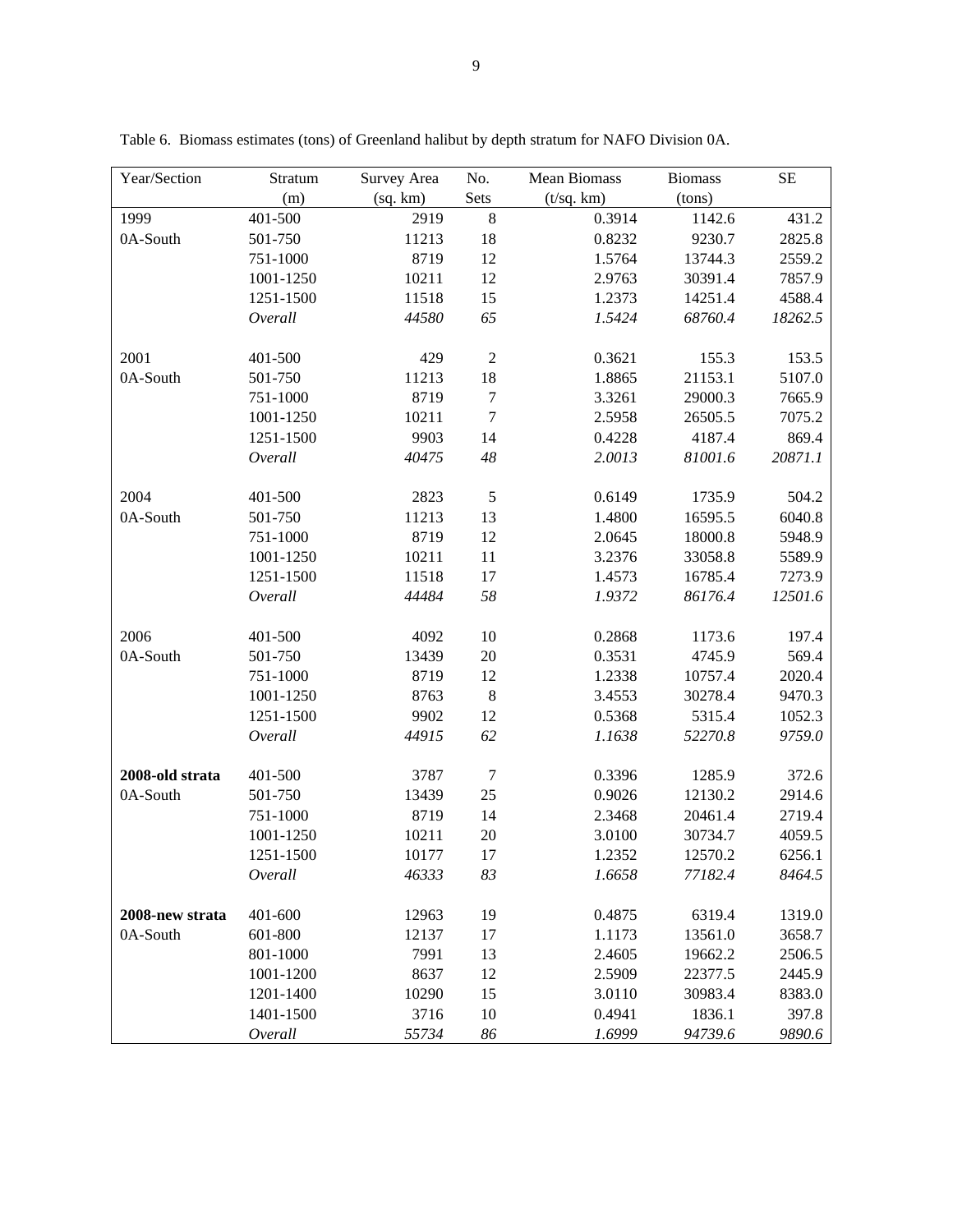| Year/Division   | Stratum   | Survey Area | No.           | Mean Abundance | Abundance     | SE           |
|-----------------|-----------|-------------|---------------|----------------|---------------|--------------|
|                 | (m)       | (sq. km)    | Sets          | (sq. km)       |               |              |
| 1999            | 401-500   | 2919        | $\bf 8$       | 1229.90        | $3.6E + 06$   | $1.3E + 06$  |
| 0A-South        | 501-750   | 11213       | 18            | 2327.80        | $2.61E+07$    | $8.5E + 06$  |
|                 | 751-1000  | 8719        | 12            | 3482.70        | $3.04E + 07$  | 5.5E+06      |
|                 | 1001-1250 | 10211       | 12            | 4579.40        | $4.68E + 07$  | $1.3E + 07$  |
|                 | 1251-1500 | 11518       | 15            | 1045.40        | $1.2E + 07$   | $3.6E + 06$  |
|                 | Overall   | 44580       | 65            | 2666.22        | $1.19E + 08$  | $3.2E + 07$  |
|                 |           |             |               |                |               |              |
| 2001            | 401-500   | 429         | $\sqrt{2}$    | 553.60         | $2.4E + 05$   | $2.3E + 0.5$ |
| 0A-South        | 501-750   | 11213       | 18            | 3840.20        | $4.31E + 07$  | $1.0E + 07$  |
|                 | 751-1000  | 8719        | $\tau$        | 4100.60        | $3.58E + 07$  | $9.9E + 06$  |
|                 | 1001-1250 | 10211       | $\tau$        | 3456.60        | $3.53E + 07$  | $1.1E + 07$  |
|                 | 1251-1500 | 9903        | 14            | 439.60         | $4.4E + 06$   | $8.4E + 05$  |
|                 | Overall   | 40475       | $\sqrt{48}$   | 2932.65        | $1.19E + 08$  | $3.3E + 07$  |
|                 |           |             |               |                |               |              |
| 2004            | 401-500   | 2823        | $\mathfrak s$ | 1892.90        | 5.34E+06      | $2.0E + 06$  |
| 0A-South        | 501-750   | 11213       | 13            | 2977.10        | $3.34E + 07$  | $1.1E + 07$  |
|                 | 751-1000  | 8719        | 12            | 3000.40        | $2.62E + 07$  | $9.5E + 06$  |
|                 | 1001-1250 | 10211       | 11            | 3319.00        | $3.39E + 07$  | $6.2E + 06$  |
|                 | 1251-1500 | 11518       | 17            | 1066.10        | $1.23E+07$    | $5.1E + 06$  |
|                 | Overall   | 44484       | 58            | 2496.53        | $1.11E + 0.8$ | $1.7E + 07$  |
|                 |           |             |               |                |               |              |
| 2006            | 401-500   | 4092        | 10            | 1124.92        | $4.60E + 06$  | $1.1E + 06$  |
| 0A-South        | 501-750   | 13439       | 20            | 1110.16        | $1.49E + 07$  | $2.5E + 06$  |
|                 | 751-1000  | 8719        | 12            | 2651.23        | $2.31E+07$    | $4.7E + 06$  |
|                 | 1001-1250 | 8763        | $\,8\,$       | 5103.15        | $4.47E + 07$  | $1.4E + 07$  |
|                 | 1251-1500 | 9902        | 12            | 493.60         | 4.89E+06      | $1.0E + 06$  |
|                 | Overall   | 44915       | 62            | 2053.77        | $9.22E + 07$  | $1.5E + 07$  |
|                 |           |             |               |                |               |              |
| 2008-old strata | 401-500   | 3787        | 7             | 915.03         | $3.47E + 06$  | $9.2E + 05$  |
| 0A-South        | 501-750   | 13439       | 25            | 2129.00        | $2.86E+07$    | $6.5E + 06$  |
|                 | 751-1000  | 8719        | 15            | 4172.23        | $3.64E + 07$  | $5.5E + 06$  |
|                 | 1001-1250 | 10211       | 19            | 3735.31        | $3.81E + 07$  | 5.5E+06      |
|                 | 1251-1500 | 10177       | 17            | 945.24         | $9.62E + 06$  | $4.6E + 06$  |
|                 | Overall   | 46333       | 83            | 2508.26        | $1.16E + 08$  | $1.1E + 07$  |
|                 |           |             |               |                |               |              |
| <b>2008-new</b> |           |             |               |                |               |              |
| strata          | 401-600   | 12963       | 19            | 1400.37        | $1.82E+07$    | $4.2E + 06$  |
| 0A-South        | 601-800   | 12137       | 17            | 2436.01        | $2.96E+07$    | $8.0E + 06$  |
|                 | 801-1000  | 7991        | 13            | 4387.83        | $3.51E + 07$  | $5.2E + 06$  |
|                 | 1001-1200 | 8637        | 12            | 3628.08        | $3.13E + 07$  | $4.6E + 06$  |
|                 | 1201-1400 | 10290       | 15            | 2887.19        | $2.97E+07$    | $8.3E + 06$  |
|                 | 1401-1500 | 3716        | 10            | 393.05         | $1.46E + 06$  | $3.2E + 05$  |
|                 | Overall   | 55734       | 86            | 2606.80        | $1.45E + 08$  | $1.4E + 07$  |

Table 7. Abundance estimates (000's) of Greenland halibut by depth stratum for NAFO Division 0A.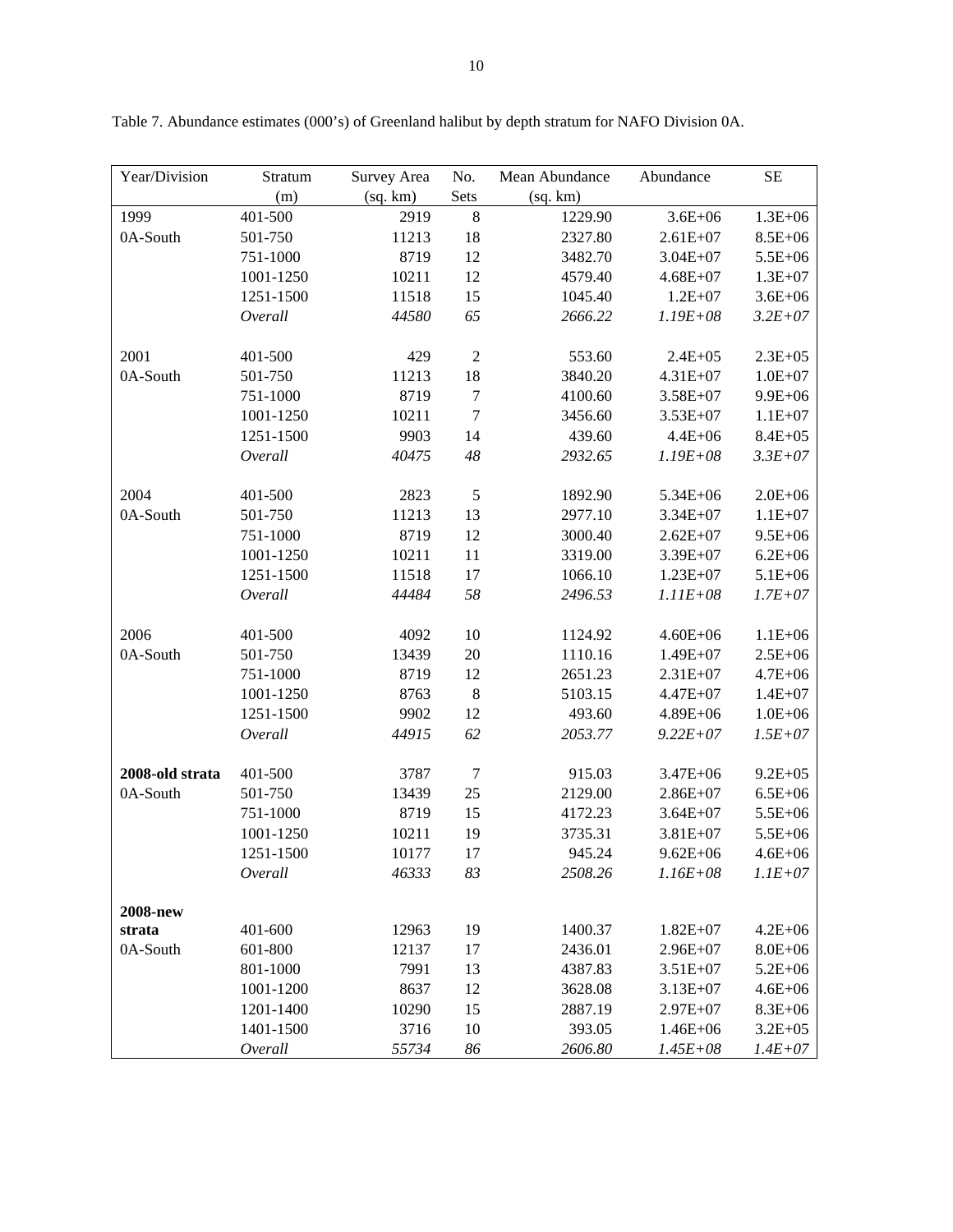| Length Class     |              |           |           |           | 2008 old   | 2008 new   |
|------------------|--------------|-----------|-----------|-----------|------------|------------|
| (3cm)            | 1999         | 2001      | 2004      | 2006      | strata     | strata     |
| $\boldsymbol{0}$ |              |           |           |           |            |            |
| 3                |              |           |           |           |            |            |
| $\overline{6}$   | 73.240       |           |           | 1.707     | 22.507     | 28.385     |
| 9                | 26.119       | 7.370     |           | 10.101    | 0.000      | 0.000      |
| 12               | 61.248       | 16.925    | 25.854    | 24.231    | 6.104      | 7.698      |
| 15               | 21.036       | 192.867   | 722.746   | 463.183   | 318.896    | 407.562    |
| 18               | 322.593      | 181.545   | 443.925   | 1045.423  | 852.031    | 1102.517   |
| 21               | 639.739      | 766.476   | 1408.294  | 4342.790  | 1913.626   | 2495.620   |
| 24               | 2902.035     | 2130.242  | 1881.047  | 3895.186  | 2645.373   | 3463.112   |
| 27               | 8512.532     | 2464.872  | 5011.075  | 5402.579  | 5381.191   | 7399.898   |
| 30               | 12473.322    | 4327.508  | 5605.143  | 6754.058  | 9745.802   | 12556.852  |
| 33               | 15944.903    | 8561.021  | 8367.771  | 9331.157  | 15021.200  | 19230.805  |
| 36               | 16947.771    | 16223.824 | 10617.731 | 13128.299 | 15193.625  | 19141.755  |
| 39               | 17014.003    | 22102.681 | 13436.041 | 14054.939 | 15541.288  | 19056.068  |
| 42               | 14621.133    | 23835.554 | 15697.215 | 12623.585 | 14147.428  | 17361.246  |
| 45               | 10750.969    | 17459.631 | 15979.390 | 9052.162  | 12127.768  | 14917.451  |
| 48               | 6443.782     | 10695.541 | 13845.141 | 6147.754  | 8814.899   | 10759.702  |
| 51               | 4122.988     | 5219.180  | 9238.186  | 2945.622  | 5907.879   | 7138.504   |
| 54               | 2247.477     | 2096.945  | 4329.138  | 1826.323  | 3844.472   | 4539.230   |
| 57               | 1250.561     | 1189.117  | 2095.964  | 655.492   | 2321.885   | 2805.023   |
| 60               | 704.208      | 592.811   | 976.217   | 141.346   | 1366.325   | 1624.650   |
| 63               | 471.663      | 255.268   | 532.397   | 91.726    | 495.987    | 592.079    |
| 66               | 242.111      | 140.190   | 317.073   | 77.932    | 366.032    | 435.396    |
| 69               | 117.638      | 131.897   | 141.182   | 30.591    | 90.544     | 113.758    |
| 72               | 127.133      | 40.866    | 126.200   | 24.271    | 37.175     | 42.684     |
| 75               | 9.577        | 23.947    | 69.875    |           | 20.238     | 26.233     |
| 78               | 18.739       |           | 45.719    |           | 6.290      | 8.354      |
| 81               | 9.427        |           | 42.088    |           | 0.000      | 0.000      |
| 84               | 0.000        | 28.336    | 17.519    |           | 13.601     | 15.098     |
| 87               | 0.000        |           | 33.085    |           | 0.000      | 0.000      |
| 90               | 0.000        |           | 14.255    |           | 0.000      | 0.000      |
| 93               | 9.290        |           | 10.644    |           | 6.423      | 9.055      |
| 96               |              |           | 6.874     |           | 0.000      | 0.000      |
| 99               |              | 14.516    |           |           | 6.804      | 8.636      |
| missing          |              |           |           | 175.886   |            |            |
|                  | 116085.24    | 118699.12 | 111037.78 |           |            |            |
| Total            | $\mathbf{0}$ | 8         | 8         | 92246.343 | 116215.394 | 145287.370 |
| Total <45 cm     | 89559.675    | 80810.884 | 63216.842 | 71077.237 | 80789.071  | 102251.518 |
| percent <45 cm   | 77.150       | 68.080    | 56.933    | 77.052    | 69.517     | 70.379     |
| percent < 35 cm  | 35.299       | 15.711    | 21.133    | 33.899    | 30.897     | 32.138     |

Table 8. Length distribution (3cm groups) estimated total number (000's) for Greenland halibut from NAFO Div. 0A surveys (weighted by survey area).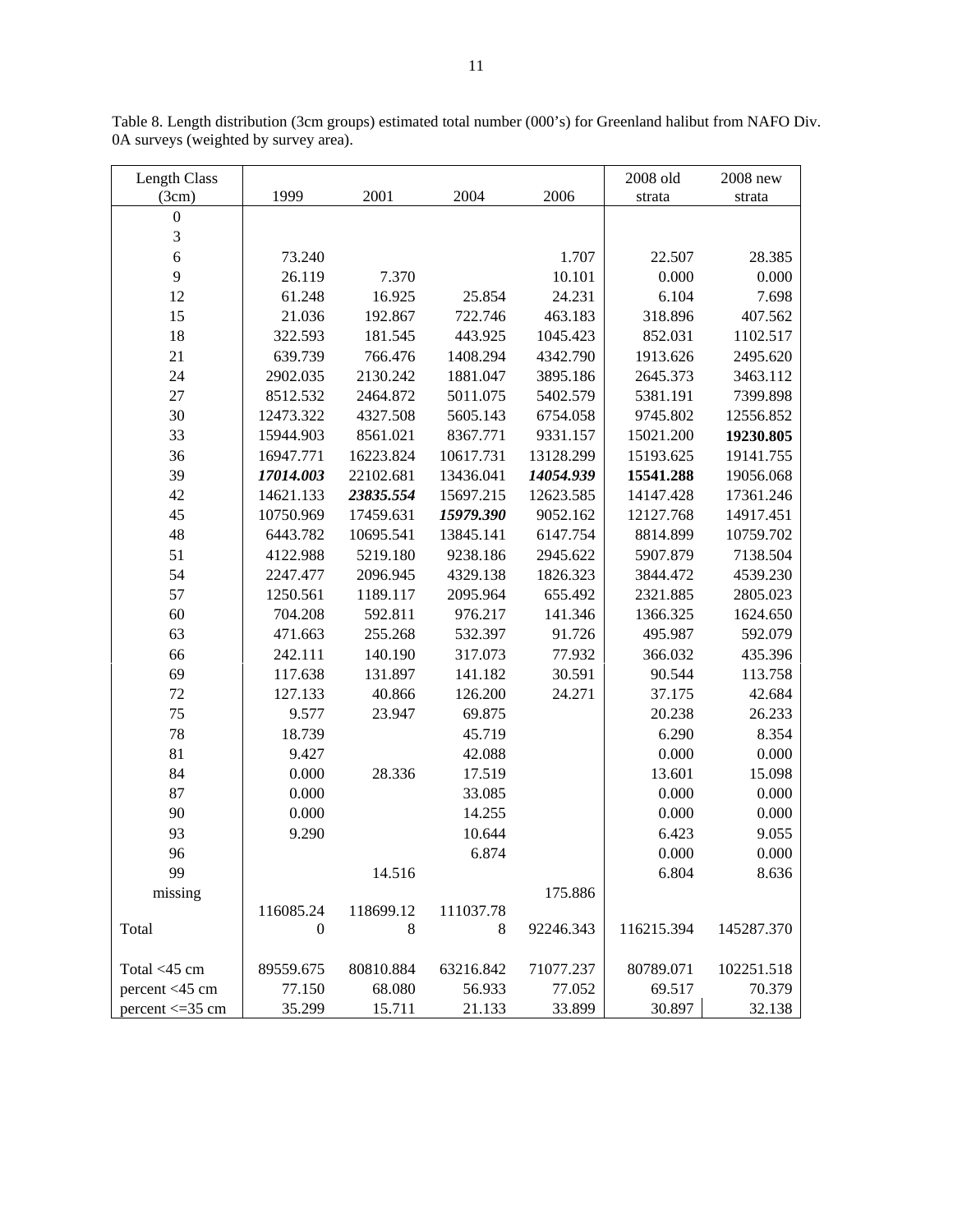

Figure 1. New stratification scheme for NAFO Division 0A-south for depths 100 m to 1500 m.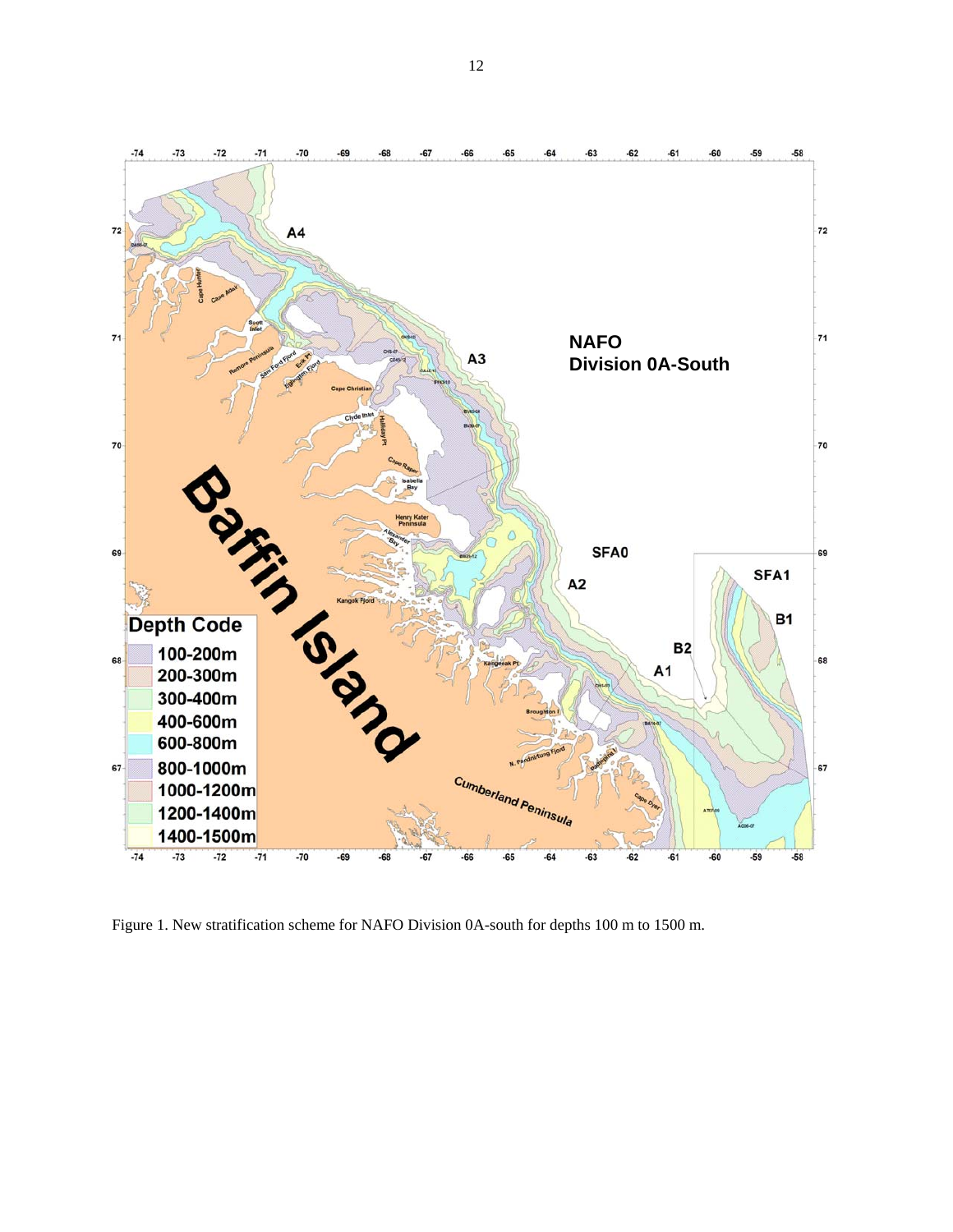

Figure 2. Stratification scheme for NAFO Division 0A depths 400 m to 1500 m from 66° 15' N to 72° N, used from 1999 to 2007.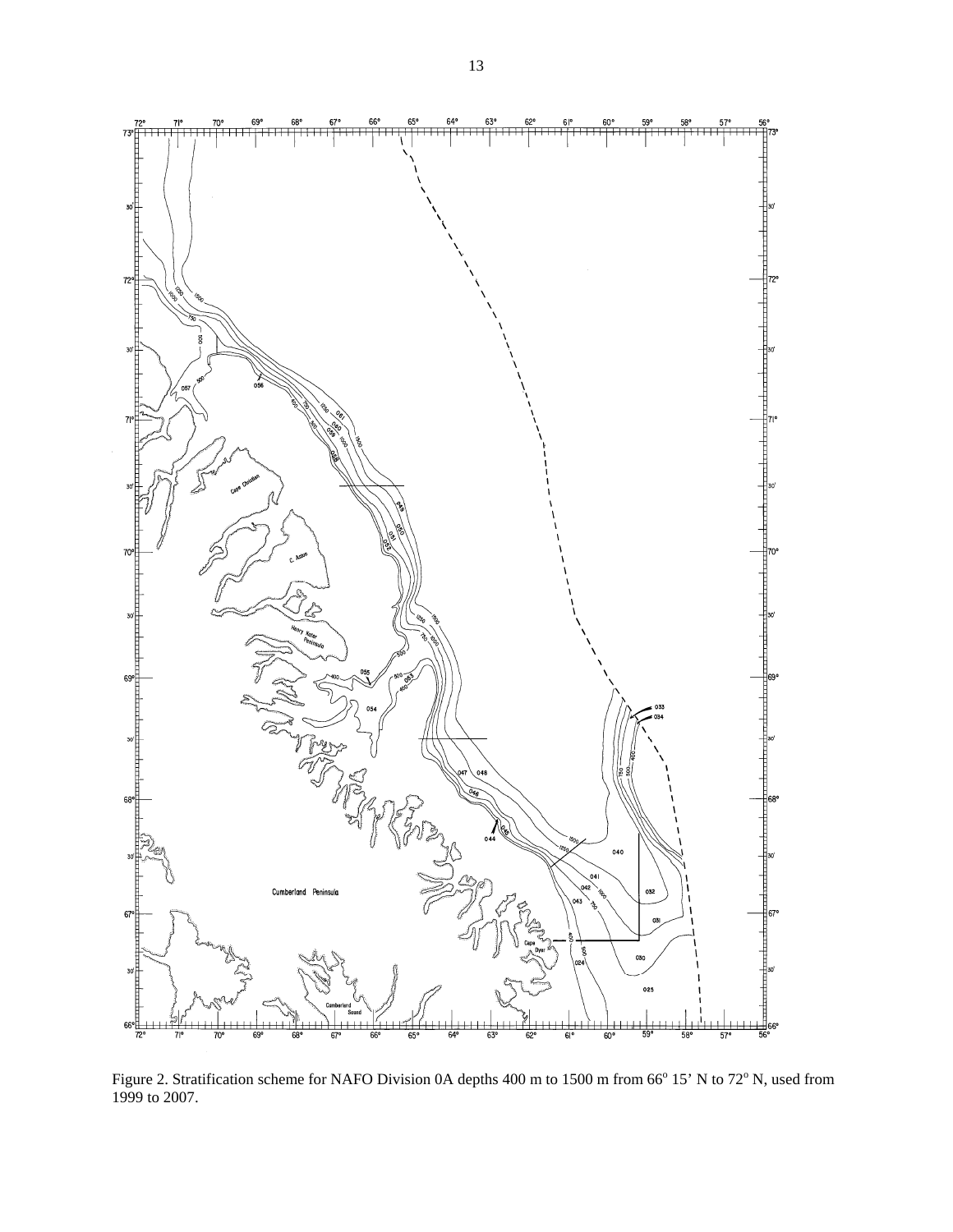

Figure 3. Distribution of catches (numbers/km<sup>2</sup> and t/ km<sup>2</sup> for the 2008 Division 0A survey for depths 400 m to 1500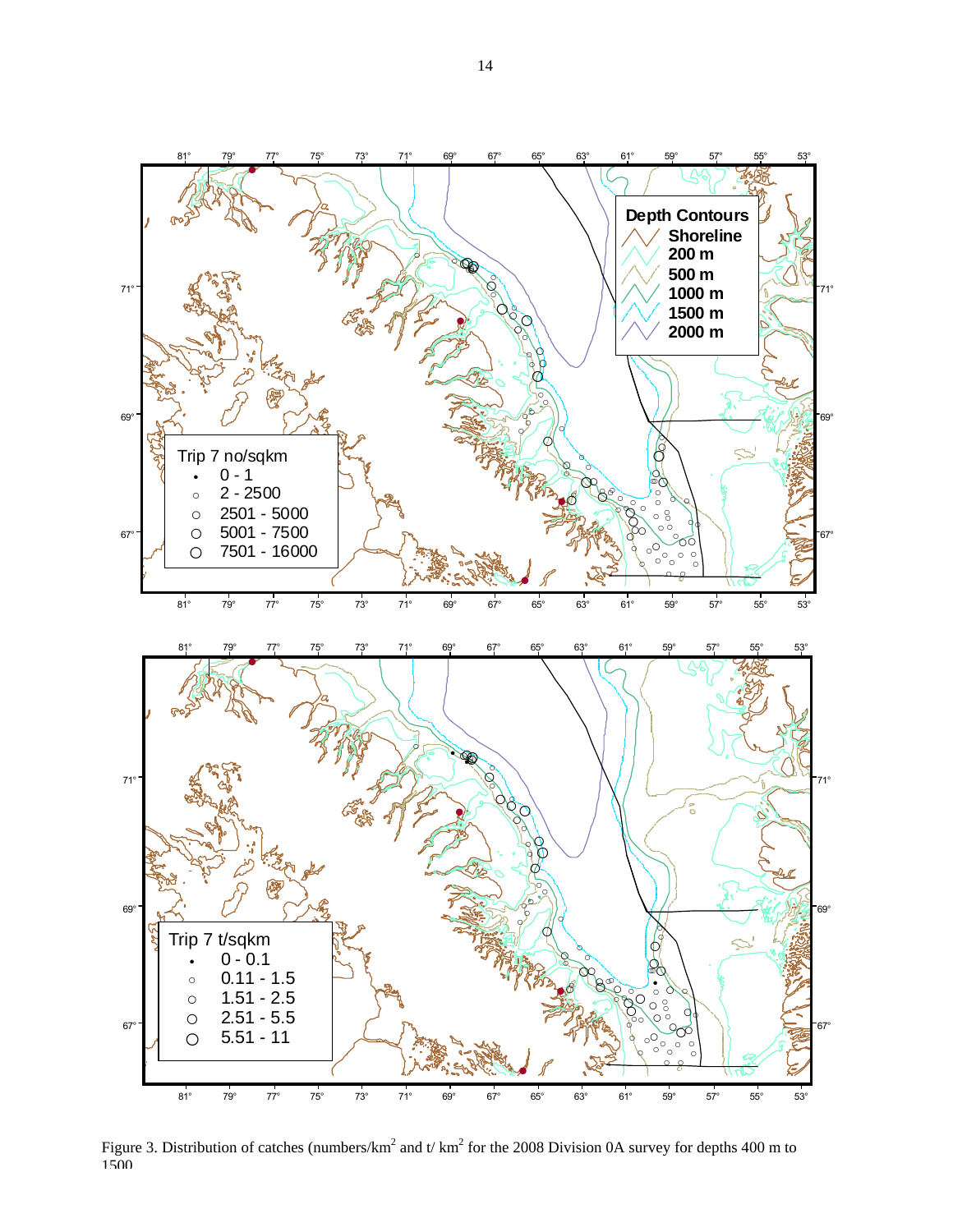

Figure 4. Distribution of catches (numbers/ $km^2$ ) in Division 0A, 1999, 2001, 2004 and 2006.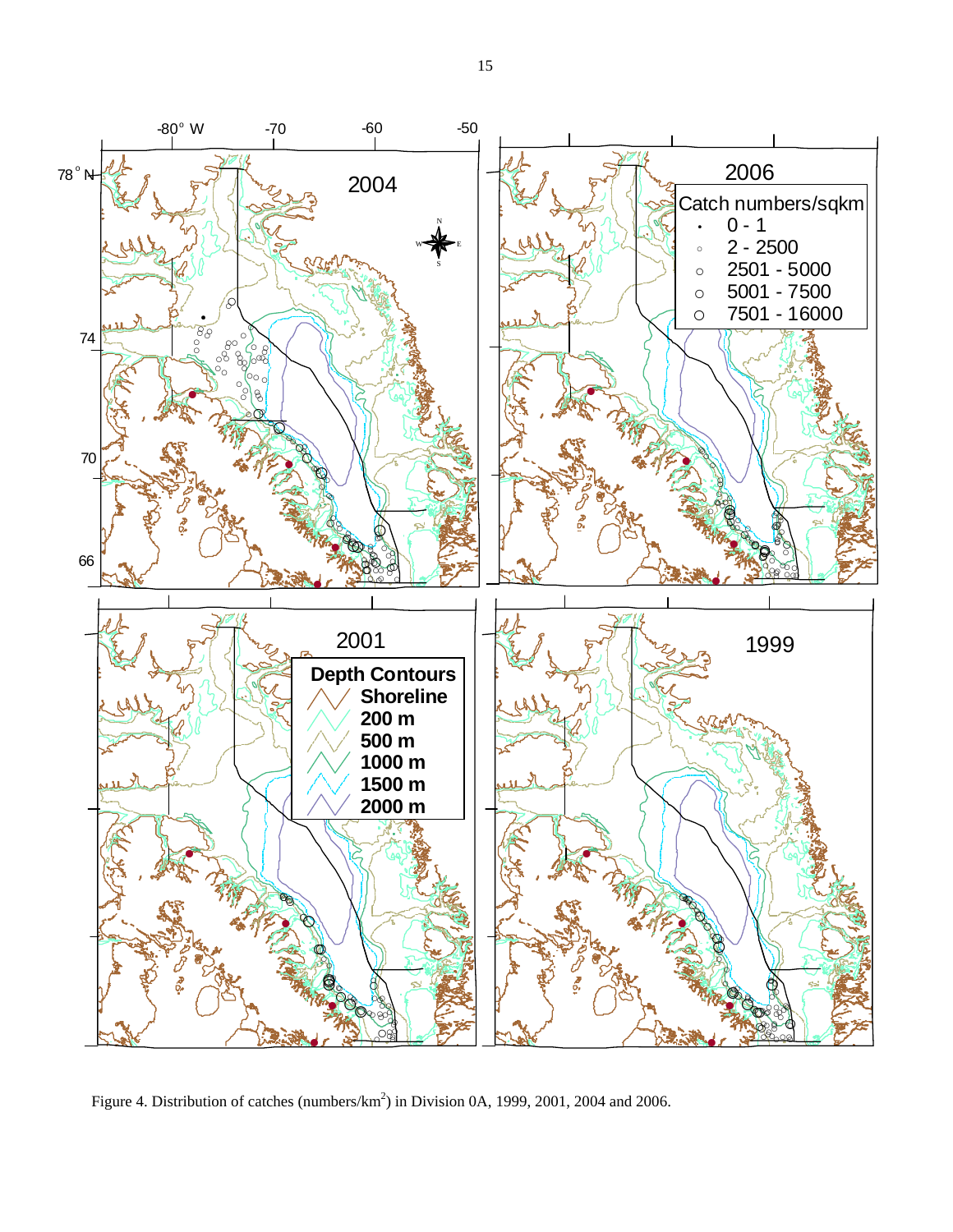

Figure 5. Distribution of catches  $(t/km^2)$  in Division 0A, 1999, 2001, 2004 and 2006.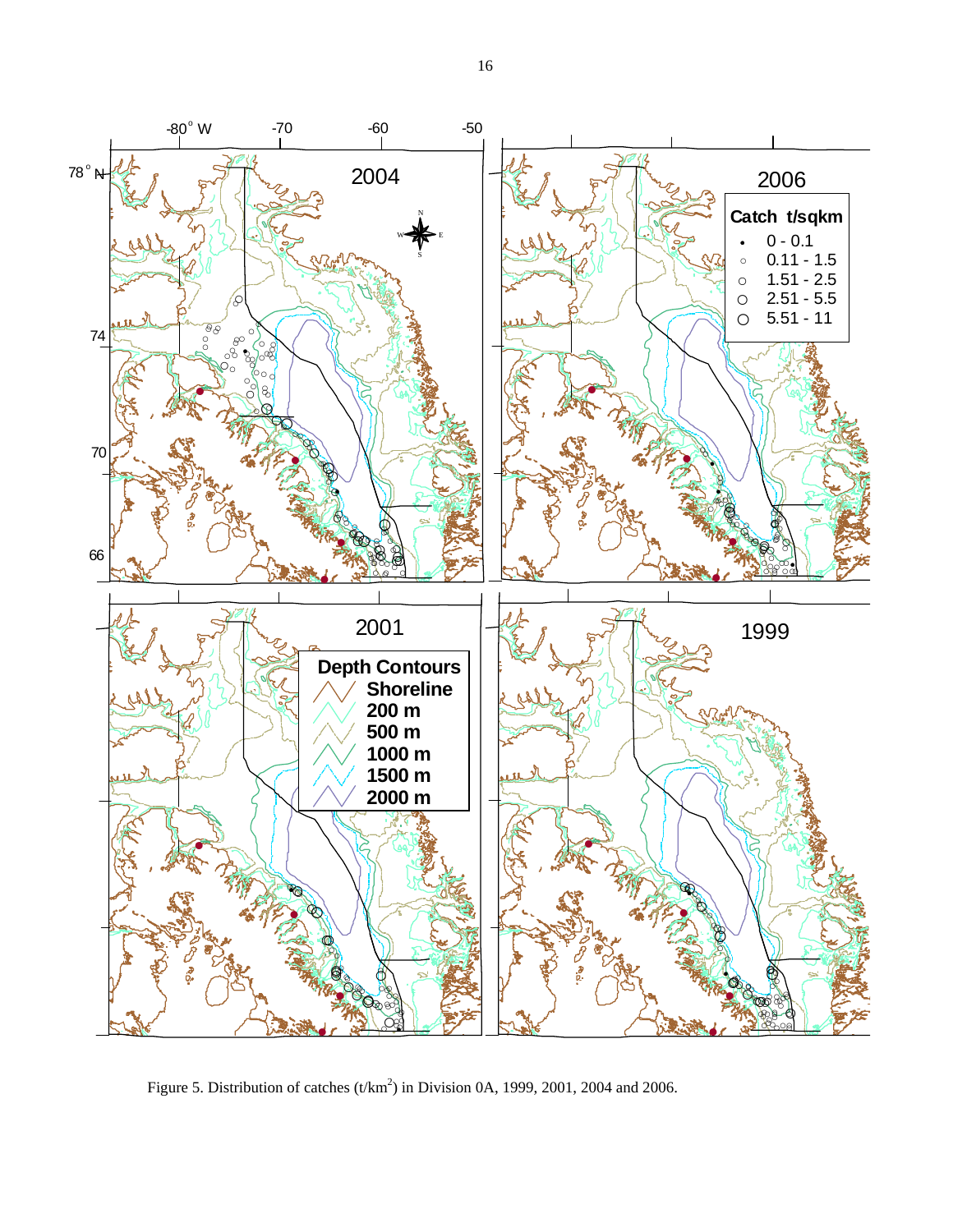![](_page_16_Figure_0.jpeg)

![](_page_16_Figure_1.jpeg)

Figure 6. Biomass (top) and abundance (bottom) estimates for Greenland halibut in Division 0A-south.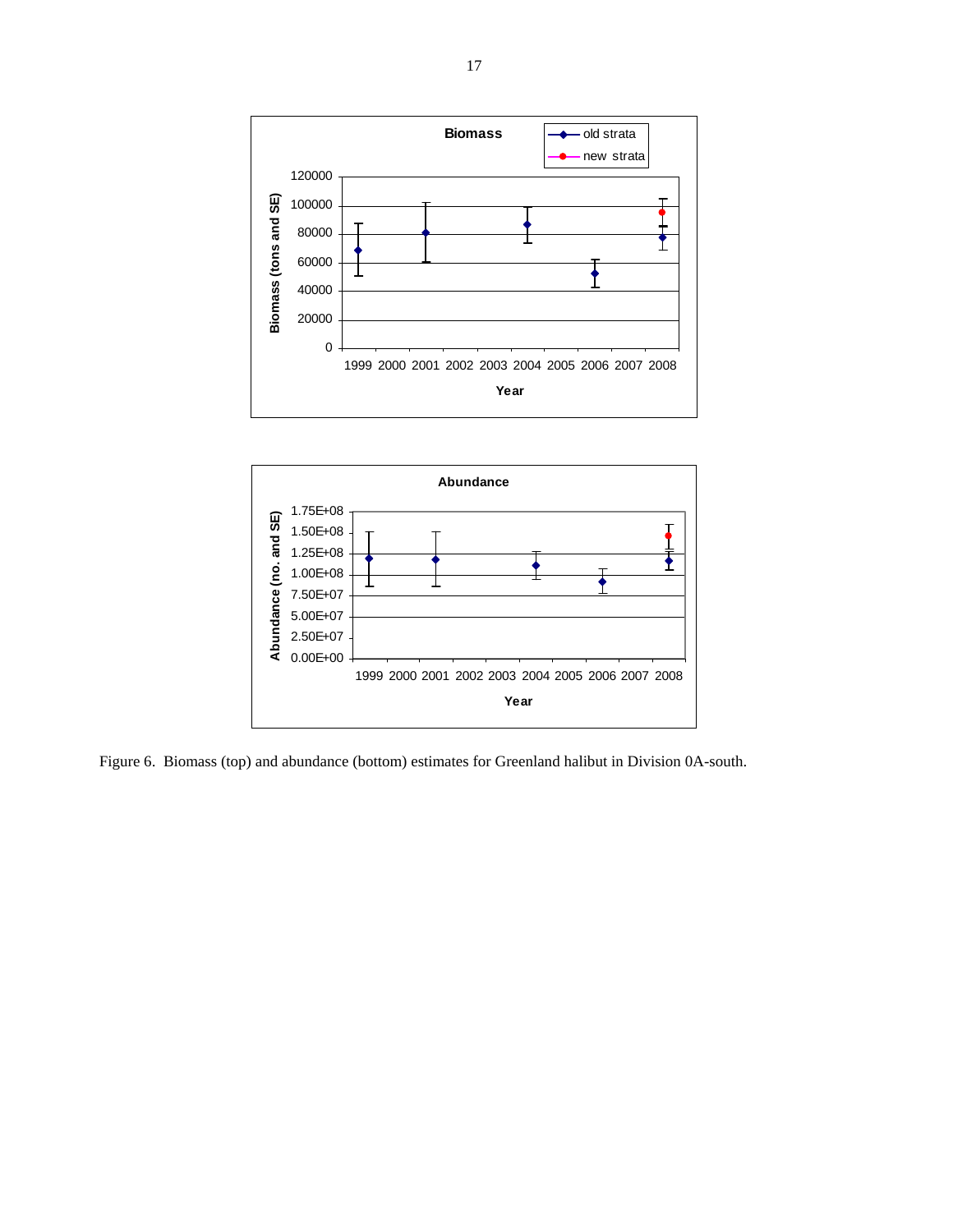![](_page_17_Figure_0.jpeg)

Figure 7. Greenland halibut length distribution, by depth for Division 0A-south, 2008 based on old stratification (standardized to numbers/ $km^2$  and weighted by number of tows in each depth strata).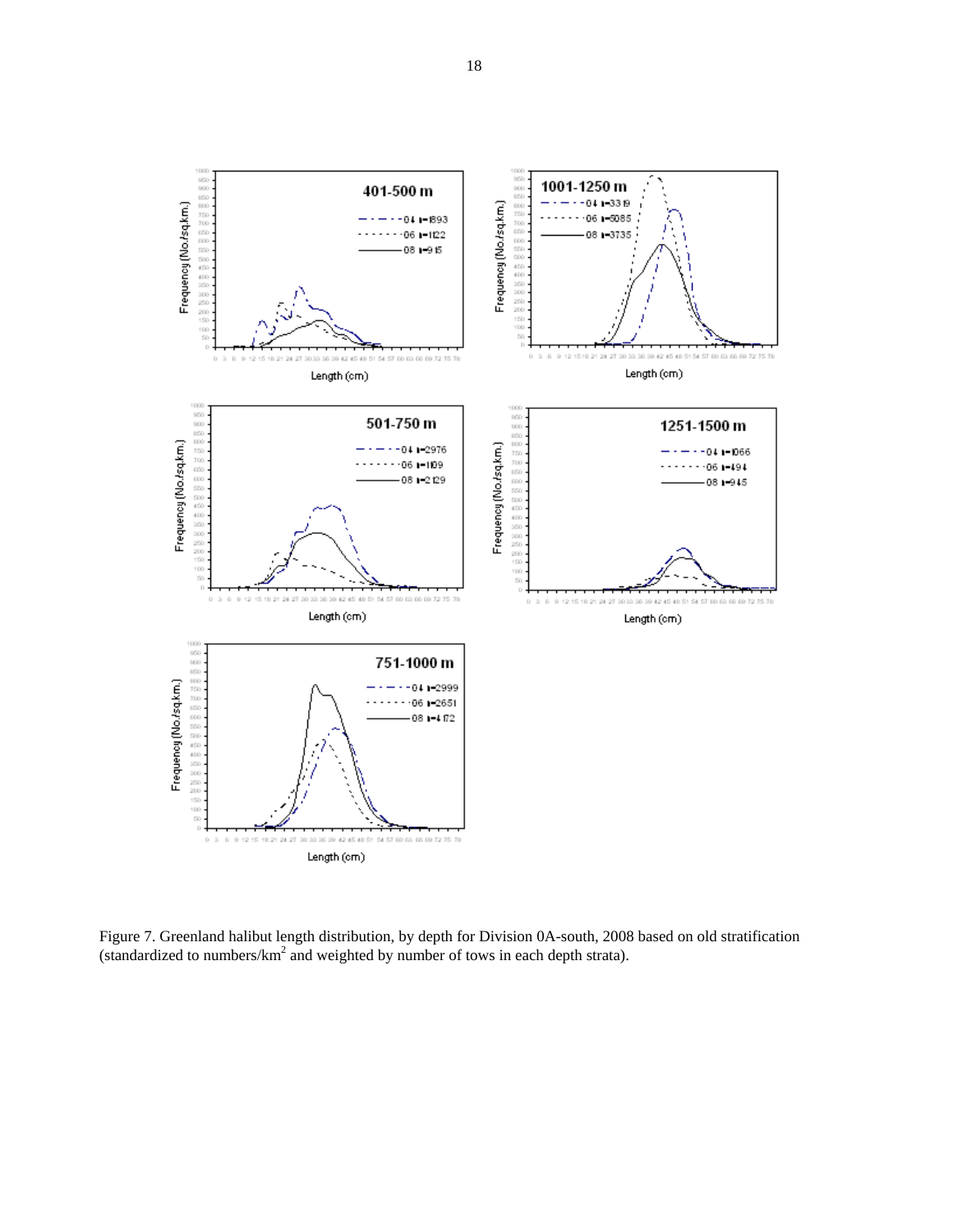![](_page_18_Figure_0.jpeg)

Figure 8. Greenland halibut length distribution, by depth for Division 0A-south, 2008 based on new stratification (standardized to numbers/ $km^2$  and weighted by number of tows in each depth strata).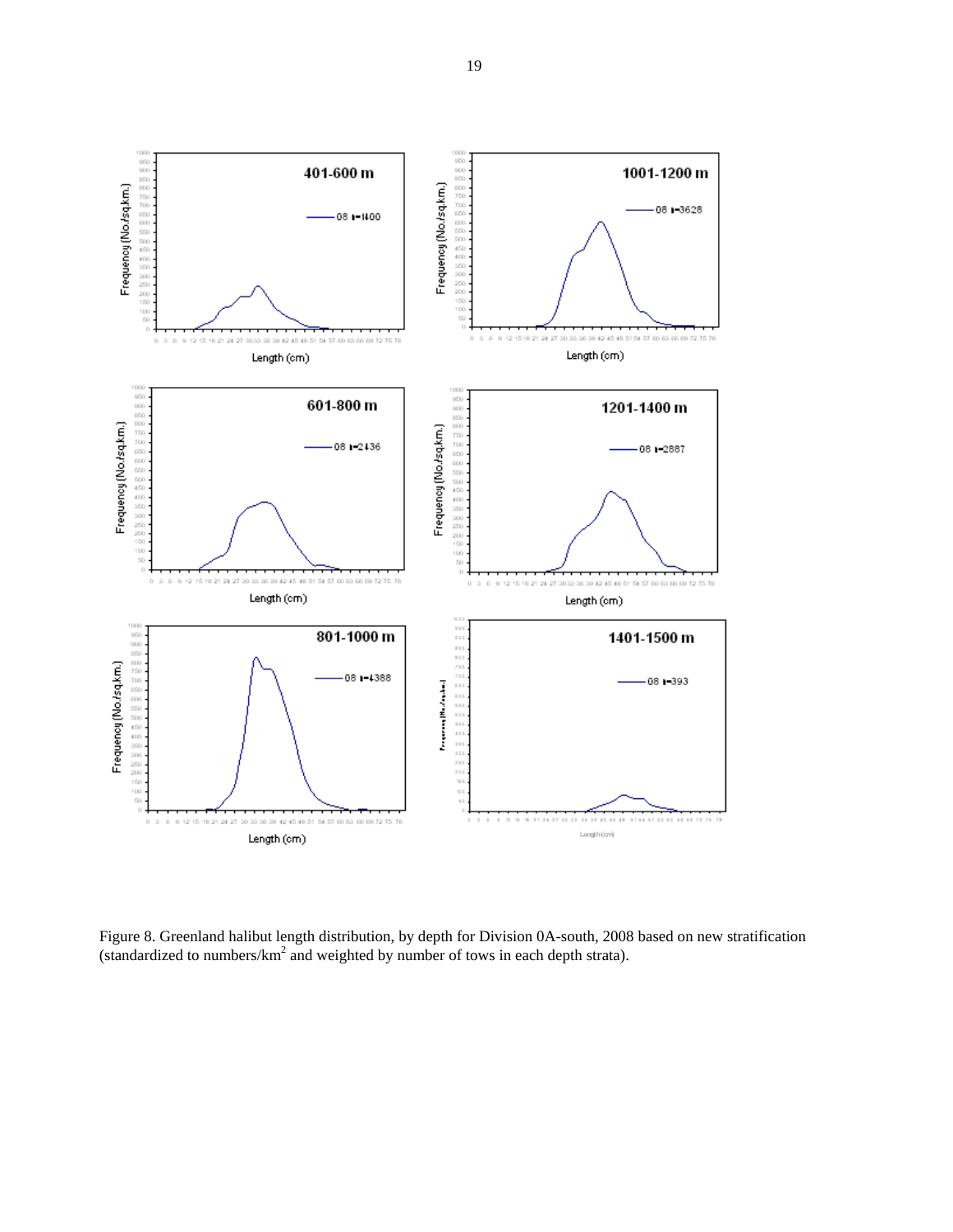![](_page_19_Figure_0.jpeg)

Figure 9. Estimated abundance at length for the Greenland halibut in NAFO Division 0A, 2004, 2006 and 2008 (weighted by stratum area). 2008 data based on old depth strata.

![](_page_19_Figure_2.jpeg)

Figure 10. Length frequency distribution for Division 0A 1999-2008 (numbers/ $km^2$  weighted by stratum area and scaled to maximum number over all years). 2008 data based on old depth strata.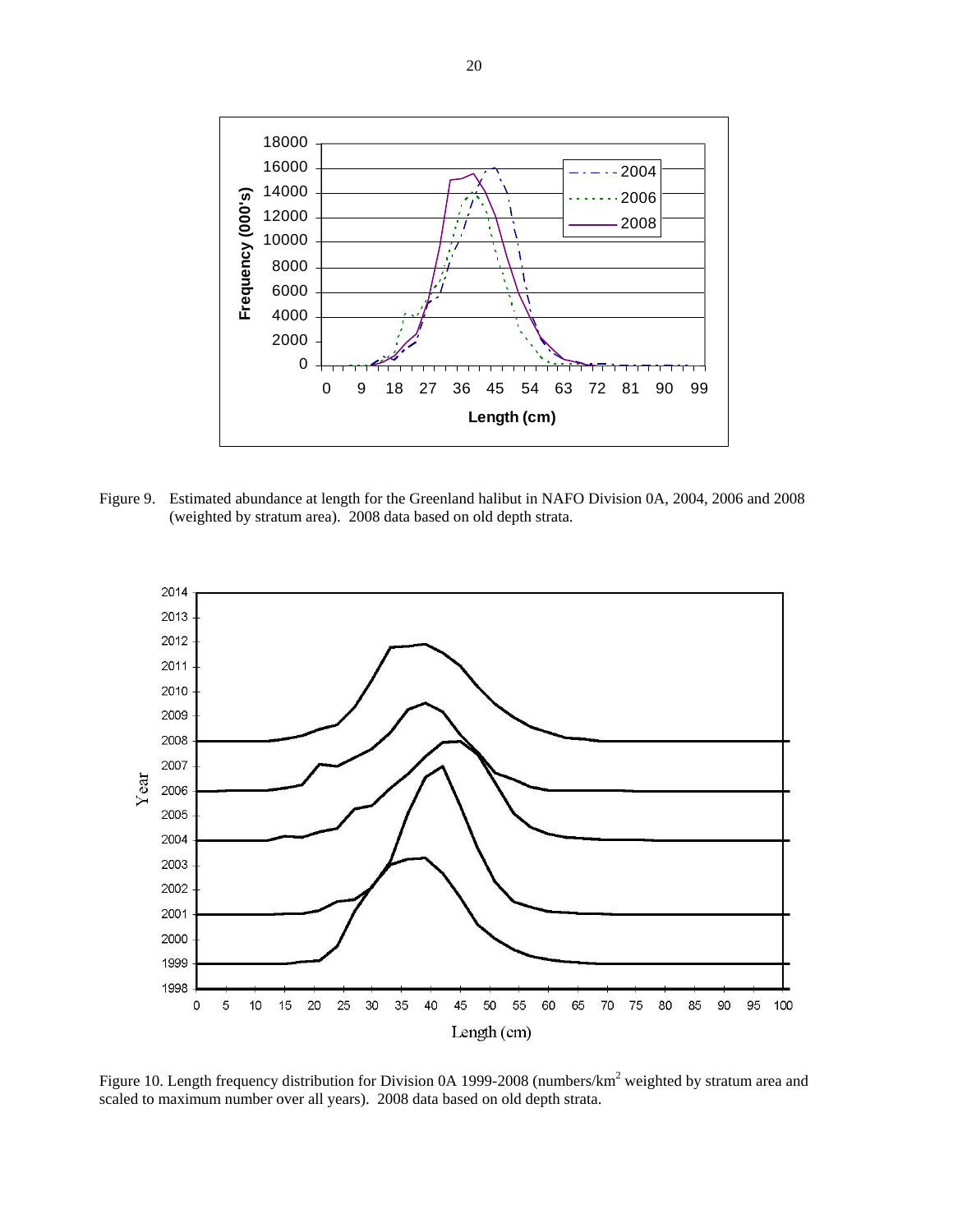|                         |         | Set | Stratum           |       |                  | Mean      | Sweptarea | Depth   | Temp.         | Time  | Greenland halibut |       |
|-------------------------|---------|-----|-------------------|-------|------------------|-----------|-----------|---------|---------------|-------|-------------------|-------|
| Trip                    | Gear    | No. | No.               | Month | Day              | Depth (m) | (sq. km)  | Stratum | $(C^{\circ})$ | (UTC) | Number            | Kg    |
| $\overline{7}$          | Alfredo | 1   | B1-5              | 10    | 8                | 664.4     | 0.08546   | 800     | 2.15          | 13:09 | 190               | 74    |
| $\overline{7}$          | Alfredo | 3   | $B1-4$            | 10    | 8                | 535.1     | 0.08258   | 600     | 2.96          | 17:58 | 308               | 90    |
| $\overline{7}$          | Alfredo | 6   | $B1-5$            | 10    | 9                | 625.8     | 0.07344   | 800     | 1.8           | 1:13  | 584               | 335   |
| $\overline{7}$          | Alfredo | 9   | <b>B1-7</b>       | 10    | $\boldsymbol{9}$ | 1125.7    | 0.08560   | 1200    | 0.83          | 10:45 | 357               | 331   |
| $\overline{7}$          | Alfredo | 12  | $B1-6$            | 10    | 9                | 811.7     | 0.09203   | 1000    | 1.79          | 17:51 | 628               | 345   |
| $\overline{7}$          | Alfredo | 19  | $B1-4$            | 10    | 10               | 442.1     | 0.07211   | 600     | 3.95          | 12:19 | 29                | 10    |
| $\overline{7}$          | Alfredo | 20  | <b>B1-8</b>       | 10    | 10               | 1228.1    | 0.07498   | 1400    | 0.26          | 14:55 | 101               | 115   |
| $\overline{7}$          | Alfredo | 21  | <b>B1-9</b>       | 10    | 10               | 1429.1    | 0.08270   | 1500    | 0.01          | 19:32 | 15                | 18    |
| $\overline{7}$          | Alfredo | 22  | B2-9              | 10    | 10               | 1435.4    | 0.08017   | 1500    | $-0.02$       | 22:19 | 15                | 20    |
| $\overline{7}$          | Alfredo | 23  | B1-9              | 10    | 11               | 1418.3    | 0.08300   | 1500    | 0.04          | 1:20  | 5                 | $\,6$ |
| $\overline{7}$          | Alfredo | 28  | $B2-4$            | 10    | 12               | 479.5     | 0.05682   | 600     | 1.25          | 1:49  | 54                | 15    |
| $\overline{7}$          | Alfredo | 31  | B2-5              | 10    | 12               | 617.5     | 0.07810   | 800     | 1.5           | 9:56  | 85                | 38    |
| $\overline{\mathbf{7}}$ | Alfredo | 32  | B2-6              | 10    | 12               | 848.3     | 0.07781   | 1000    | 1.22          | 12:04 | 220               | 145   |
| $\overline{7}$          | Alfredo | 33  | B2-6              | 10    | 12               | 863.7     | 0.08208   | 1000    | 1.28          | 14:21 | 125               | 82    |
| $\overline{7}$          | Alfredo | 34  | B <sub>2</sub> -5 | 10    | 12               | 752       | 0.07741   | 800     | 1.41          | 16:53 | 106               | 67    |
| $\overline{7}$          | Alfredo | 36  | B2-5              | 10    | 12               | 711.3     | 0.07845   | 800     | 1.38          | 22:10 | 55                | 50    |
| $\overline{7}$          | Alfredo | 37  | B <sub>2</sub> -5 | 10    | 13               | 671.6     | 0.07806   | 800     | 1.39          | 0:25  | 66                | 34    |
| $\overline{7}$          | Alfredo | 39  | $B2-4$            | 10    | 13               | 538.9     | 0.07288   | 600     | 1.34          | 3:57  | 89                | 22    |
| $\overline{7}$          | Alfredo | 42  | $B2-4$            | 10    | 13               | 557.5     | 0.07901   | 600     | 1.97          | 11:33 | 46                | 26    |
| $\overline{7}$          | Alfredo | 44  | B <sub>2</sub> -5 | 10    | 13               | 627.4     | 0.07991   | 800     | 1.36          | 16:31 | 63                | 45    |
| $\overline{7}$          | Alfredo | 47  | B <sub>2</sub> -5 | 10    | 13               | 695.7     | 0.07269   | 800     | 1.37          | 22:32 | 69                | 31    |
| $\overline{7}$          | Alfredo | 49  | B2-6              | 10    | 14               | 841       | 0.08307   | 1000    | 1.16          | 4:28  | 276               | 233   |
| $\overline{7}$          | Alfredo | 51  | B2-6              | 10    | 14               | 839.7     | 0.07152   | 1000    | 1.13          | 9:08  | 180               | 168   |
| $\overline{7}$          | Alfredo | 53  | B1-6              | 10    | 14               | 831.3     | 0.08623   | 1000    | 0.97          | 14:45 | 142               | 92    |
| $\overline{7}$          | Alfredo | 54  | <b>B1-7</b>       | 10    | 14               | 1073.7    | 0.08901   | 1200    | 0.82          | 17:56 | 148               | 137   |
| $\overline{7}$          | Alfredo | 55  | <b>B2-7</b>       | 10    | 14               | 1051      | 0.07949   | 1200    | 0.79          | 22:14 | 176               | 189   |
| $\overline{7}$          | Alfredo | 57  | <b>B2-8</b>       | 10    | 15               | 1238.6    | 0.07844   | 1400    | 0.47          | 2:28  | 43                | 50    |
| $\overline{7}$          | Alfredo | 58  | <b>B2-7</b>       | 10    | 15               | 1122.5    | 0.08935   | 1200    | 0.66          | 5:48  | 218               | 218   |
| $\overline{\mathbf{7}}$ | Alfredo | 59  | <b>B2-8</b>       | 10    | 15               | 1324.5    | 0.06482   | 1400    | 0.2           | 9:38  | 38                | 52    |
| $\overline{7}$          | Alfredo | 60  | <b>B2-8</b>       | 10    | 15               | 1283.5    | 0.07390   | 1400    | 0.41          | 12:55 | 98                | 133   |
| $\overline{7}$          | Alfredo | 61  | <b>B1-8</b>       | 10    | 15               | 1348.1    | 0.08992   | 1400    | 0.2           | 16:21 | 26                | 35    |
| $\overline{7}$          | Alfredo | 62  | B2-9              | 10    | 15               | 1416.9    | 0.08924   | 1500    | 0.06          | 21:20 | 26                | 31    |
| $\overline{7}$          | Alfredo | 63  | <b>B2-8</b>       | 10    | 16               | 1247.2    | 0.07676   | 1400    | 0.45          | 10:57 | 176               | 197   |
| 7                       | Alfredo | 64  | $A1-6$            | 10    | 16               | 930.2     | 0.08162   | 1000    | 1.15          | 14:32 | 438               | 299   |
| $\overline{7}$          | Alfredo | 65  | $A1-5$            | 10    | 16               | 716.3     | 0.08354   | 800     | 1.47          | 17:02 | 523               | 259   |
| $\overline{\mathbf{7}}$ | Alfredo | 67  | $A1-5$            | 10    | 16               | 614.6     | 0.08428   | 800     | 1.5           | 20:56 | 232               | 80    |
| $\overline{\mathbf{7}}$ | Alfredo | 68  | B <sub>2</sub> -5 | 10    | 16               | 708.9     | 0.08185   | 800     | 1.43          | 23:20 | 213               | 115   |
| $\overline{\mathbf{7}}$ | Alfredo | 71  | $A1-4$            | 10    | 17               | 491.4     | 0.08863   | 600     | 1.22          | 6:01  | 155               | 63    |
| $\boldsymbol{7}$        | Alfredo | 74  | $A1-4$            | 10    | 17               | 504.6     | 0.06790   | 600     | 0.07          | 11:42 | 258               | 76    |
| $\overline{7}$          | Alfredo | 76  | $A1-4$            | 10    | 17               | 444.8     | 0.07819   | 600     | 1.19          | 16:44 | 128               | 51    |
| $\overline{7}$          | Alfredo | 78  | $A1-7$            | 10    | 17               | 1016.4    | 0.05874   | 1200    | 0.99          | 21:12 | 94                | 68    |
| $\boldsymbol{7}$        | Alfredo | 79  | $A1-9$            | 10    | 18               | 1427.6    | 0.06482   | 1500    | 0.07          | 0:45  | 52                | 66    |
| $\overline{7}$          | Alfredo | 80  | $A1-9$            | 10    | 18               | 1423.1    | 0.07905   | 1500    | 0.18          | 5:44  | 33                | 40    |
| $\overline{\mathbf{7}}$ | Alfredo | 81  | $A1-8$            | 10    | 18               | 1236.1    | 0.07213   | 1400    | 0.33          | 8:14  | 53                | 62    |
| $\overline{7}$          | Alfredo | 82  | $A1-8$            | 10    | 18               | 1324.2    | 0.08283   | 1400    | 0.34          | 11:00 | 121               | 143   |

Appendix 1. Catch weight and numbers (not standardised to kg/km2) of Greenland halibut, by haul for the 2008 survey of Division 0A depths 400 m to 1500 m.